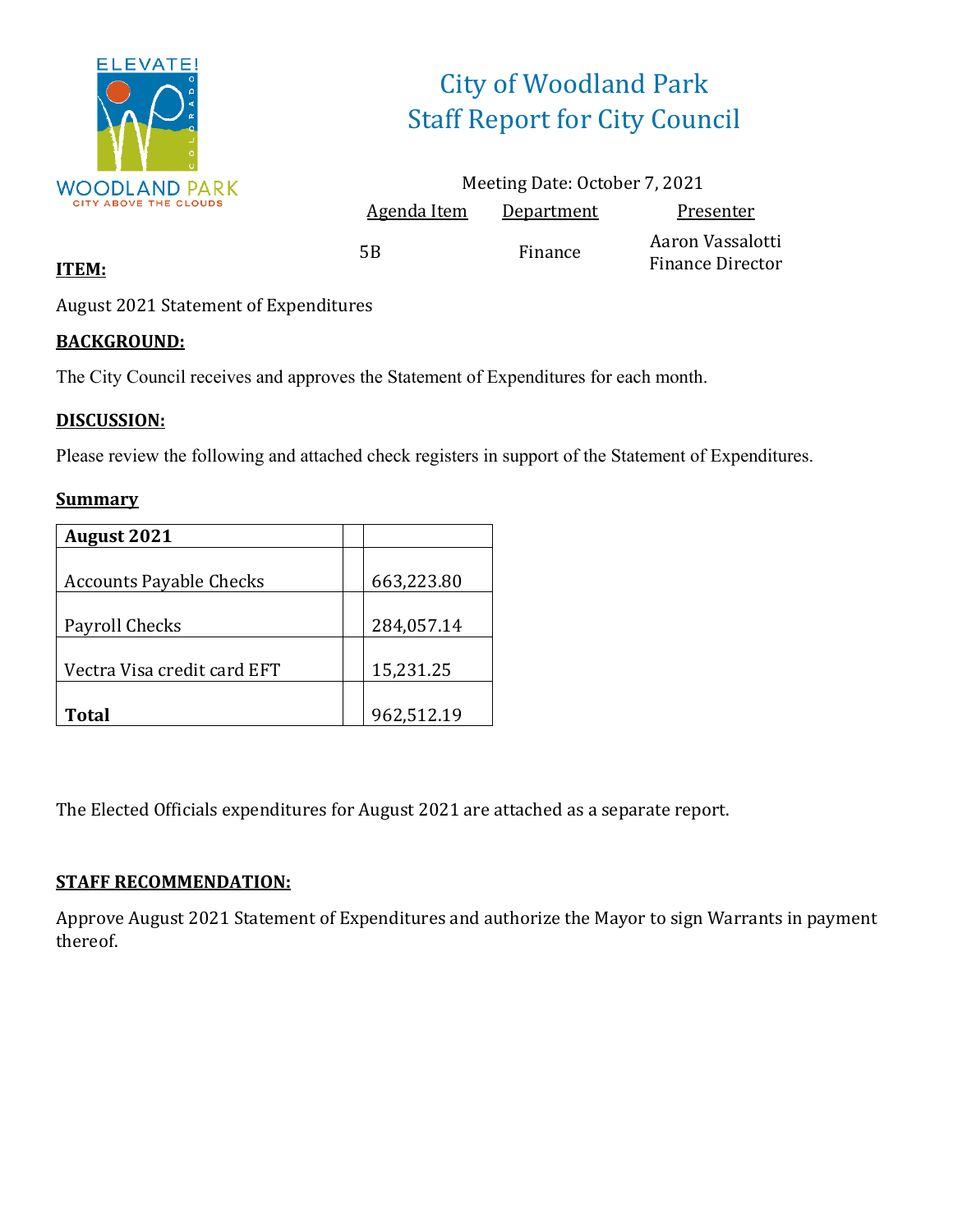**Page 1 of 11 USER: AARONV**

| Payment      |           |   |                                     |            | Num                     | Gross                      |           |           | Net   Payment        | $_{\rm HP}$ |            |
|--------------|-----------|---|-------------------------------------|------------|-------------------------|----------------------------|-----------|-----------|----------------------|-------------|------------|
| Number       | Type   ID |   | Name                                | <b>SRC</b> | INV                     | Amount                     | Discounts |           | Pay   Date           |             | Void Batch |
| 112433       | CHK       | A | AT&T MOBILITY LLC                   | 5118       | 1                       | 126.11                     | 0.00      | 126.11    | 08/05/2021           |             | 42165      |
|              |           |   | AT&T PHONES                         |            |                         | 87290137930X07282021126.11 | 0.00      | 126.11    |                      |             |            |
| 112434 CHK A |           |   | ATLAS BUSINESS SOLUTIONS            | 4905       | $\mathbf{1}$            | 820.80                     | 0.00      | 820.80    | 08/05/2021           |             | 42165      |
|              |           |   |                                     |            |                         | 820.80                     | 0.00      | 820.80    |                      |             |            |
|              |           |   | MEMBERSHIP SCHEDULE ANYWHERE        | INV316317  |                         |                            |           |           |                      |             |            |
| 112435 CHK A |           |   | ATTP TRANSWEST TRUCKS INC           | 631        | $\mathbf{1}$            | 174.68                     | 0.00      | 174.68    | 08/05/2021           |             | 42165      |
|              |           |   | PARTS - VEH #14                     | 008P139317 |                         | 174.68                     | 0.00      | 174.68    |                      |             |            |
|              |           |   |                                     |            |                         |                            |           |           |                      |             |            |
| 112436       | CHK A     |   | BATTERIES PLUS - 090                | 2133       | 1                       | 53.86                      | 0.00      |           | 53.86 08/05/2021     |             | 42165      |
|              |           |   | BATTERY - WWTP                      | P41727314  |                         | 53.86                      | 0.00      | 53.86     |                      |             |            |
|              |           |   |                                     |            |                         |                            |           |           |                      |             |            |
| 112437       | CHK A     |   | BEVERAGE DISTRIBUTORS               | 1132       | 1                       | 1,394.92                   | 0.00      |           | 1,394.92 08/05/2021  |             | 42165      |
|              |           |   | LIQUOR                              | 340477841  |                         | 1,394.92                   | 0.00      | 1,394.92  |                      |             |            |
| 112438       | CHK A     |   | BILL'S EQUIPMENT & SUPPLY, INC 1728 |            | $\overline{\mathbf{2}}$ | 272.48                     | 0.00      |           | 272.48 08/05/2021    |             | 42165      |
|              |           |   | $REPAIR - F/S$                      | 451600     |                         | 272.48                     | 0.00      | 177.11    |                      |             |            |
|              |           |   | $REPAIR - F/S$                      | 451600     |                         | 272.48                     | 0.00      | 95.37     |                      |             |            |
|              |           |   |                                     |            |                         |                            |           |           |                      |             |            |
| 112439       | CHK A     |   | BRAVO SCREEN PRINTING, INC.         | 3466       | $\overline{a}$          | 2,688.45                   | 0.00      |           | 2,688.45 08/05/2021  |             | 42165      |
|              |           |   | BASEBALL T-SHIRTS                   | 76128      |                         | 27.38                      | 0.00      | 27.38     |                      |             |            |
|              |           |   | BASEBALL T-SHIRTS                   | 76178      |                         | 2,661.07                   | 0.00      | 2,661.07  |                      |             |            |
|              |           |   |                                     |            |                         |                            |           |           |                      |             |            |
| 112440       | CHK A     |   | CASEY'S LUMBER, INC.                | 123        | $\mathbf{1}$            | 737.50                     | 0.00      | 737.50    | 08/05/2021           |             | 42165      |
|              |           |   | REPAIR - B&G                        | 18267      |                         | 737.50                     | 0.00      | 737.50    |                      |             |            |
|              |           |   |                                     |            |                         |                            |           |           |                      |             |            |
| 112441 CHK A |           |   | CENTURYLINK                         | 4342       | 3                       | 674.67                     | 0.00      |           | 674.67 08/05/2021    |             | 42165      |
|              |           |   | 07/2021 CHARGES                     | 7252021    |                         | 674.67                     | 0.00      | 138.04    |                      |             |            |
|              |           |   | 07/2021 CHARGES                     | 7252021    |                         | 674.67                     | 0.00      | 261.74    |                      |             |            |
|              |           |   | 07/2021 CHARGES                     | 7252021    |                         | 674.67                     | 0.00      | 274.89    |                      |             |            |
| 112442       | CHK A     |   | CHAD MILDBRANDT                     | 5159       | $\mathbf{1}$            | 324.00                     | 0.00      | 324.00    | 08/05/2021           |             | 42165      |
|              |           |   | BARTENDING - UPCC                   | 08022021   |                         | 324.00                     | 0.00      | 324.00    |                      |             |            |
|              |           |   |                                     |            |                         |                            |           |           |                      |             |            |
| 112443       | CHK A     |   | CINTAS CORPORATION NO 2             | 4977       | $\mathbf{1}$            | 86.96                      | 0.00      |           | 86.96 08/05/2021     |             | 42165      |
|              |           |   | UNIFORM - FLEET                     | 4090903693 |                         | 86.96                      | 0.00      | 86.96     |                      |             |            |
|              |           |   |                                     | 4028       |                         | 122.00                     | 0.00      |           | 122.00 08/05/2021    |             |            |
| 112444 CHK A |           |   | COLORADO ANALYTICAL LAB             |            |                         | 122.00                     | 0.00      |           |                      |             | 42165      |
|              |           |   | LAB SERVICES - WWTP                 | 210713078  |                         |                            |           | 122.00    |                      |             |            |
| 112445 CHK A |           |   | DANIELS LONG CHEVROLET              | 203        | $\mathbf{1}$            | 179.04                     | 0.00      |           | 179.04 08/05/2021    |             | 42165      |
|              |           |   | #46 - REPAIR                        | 637048     |                         | 179.04                     | 0.00      | 179.04    |                      |             |            |
|              |           |   |                                     |            |                         |                            |           |           |                      |             |            |
| 112446 CHK A |           |   | DAVID AND SUSAN JORDAN              | 5106       | $\mathbf{1}$            | 26,100.00                  | 0.00      |           | 26,100.00 08/05/2021 |             | 42165      |
|              |           |   | TWIN LAKES H2O SHARE PURCHASE       | 08032021   |                         | 26,100.00                  | 0.00      | 26,100.00 |                      |             |            |
|              |           |   |                                     |            |                         |                            |           |           |                      |             |            |
| 112447 CHK A |           |   | DYLAN MILDBRANDT                    | 5312       | $\mathbf{1}$            | 208.00                     | 0.00      |           | 208.00 08/05/2021    |             | 42165      |
|              |           |   | BAR-BACK RUNNER - UPCC              | 08022021   |                         | 208.00                     | 0.00      | 208.00    |                      |             |            |
|              |           |   |                                     |            | ${\bf 1}$               |                            |           |           |                      |             |            |
| 112448 CHK A |           |   | ENGER, JANE                         | 3876       |                         | 50.00                      | 0.00      | 50.00     | 08/05/2021           |             | 42165      |
|              |           |   | INSTRUCTOR - P&R                    | 07302021   |                         | 50.00                      | 0.00      | 50.00     |                      |             |            |
| 112449 CHK A |           |   | FARIS MACHINERY CO.                 | 1712       | $\mathbf{2}$            | 488.72                     | 0.00      |           | 488.72 08/05/2021    |             | 42165      |
|              |           |   | BELT - #32                          | A14531     |                         | 262.47                     | 0.00      | 262.47    |                      |             |            |
|              |           |   | PARTS #32                           | A14538     |                         | 226.25                     | 0.00      | 226.25    |                      |             |            |
|              |           |   |                                     |            |                         |                            |           |           |                      |             |            |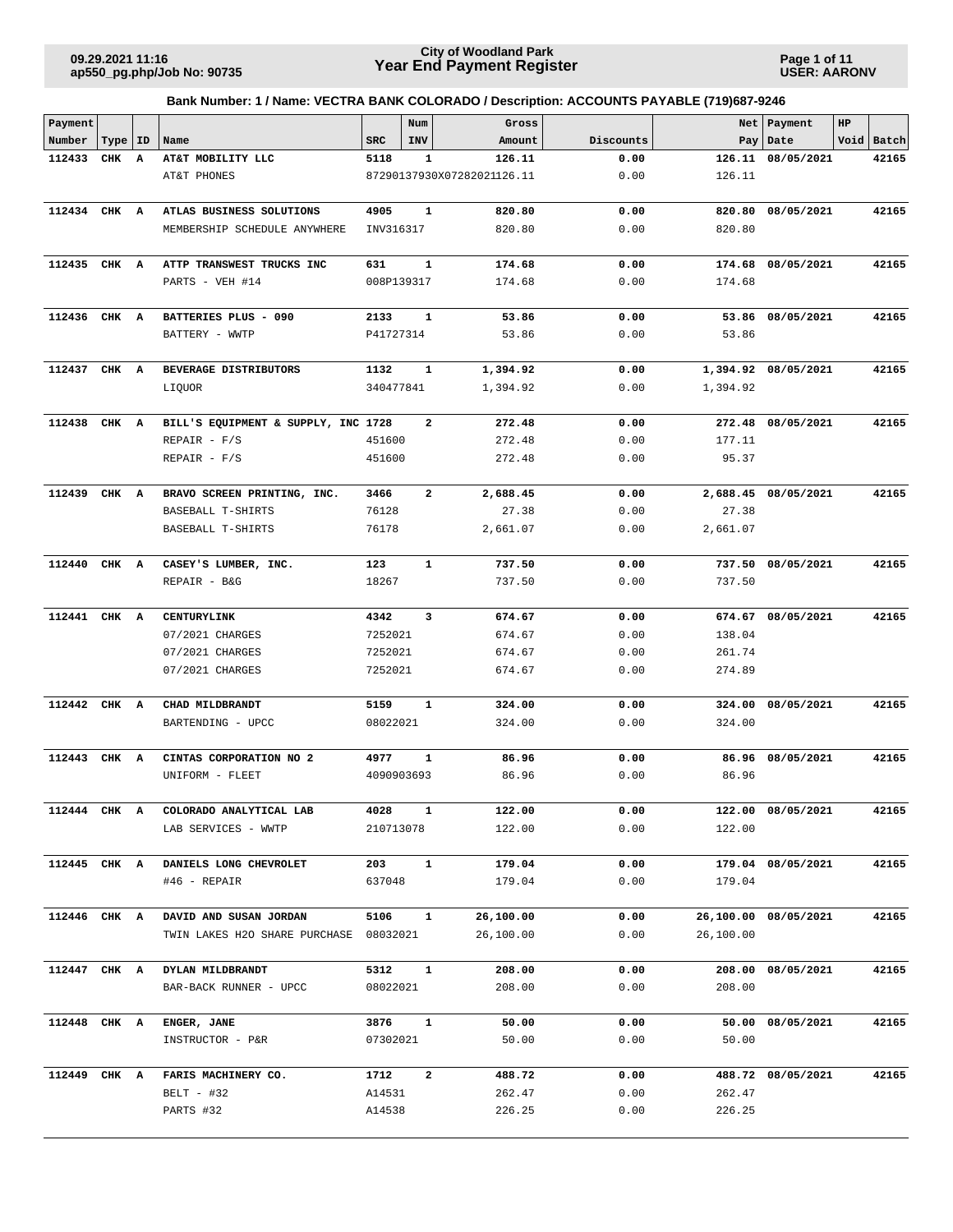**Page 2 of 11 USER: AARONV**

| Payment      |           |              |                                     |              | Num                     | Gross            |              |           | Net   Payment        | HP |            |
|--------------|-----------|--------------|-------------------------------------|--------------|-------------------------|------------------|--------------|-----------|----------------------|----|------------|
| Number       | Type   ID |              | Name                                | <b>SRC</b>   | INV                     | Amount           | Discounts    |           | Pay Date             |    | Void Batch |
| 112450       | CHK       | $\mathbf{A}$ | GAZETTE, THE                        | 276          | $\mathbf{1}$            | 90.28            | 0.00         | 90.28     | 08/05/2021           |    | 42165      |
|              |           |              | LEGAL NOTICES                       | 07312021     |                         | 90.28            | 0.00         | 90.28     |                      |    |            |
| 112451 CHK A |           |              | GEMPLER'S                           | 4026         | $\mathbf{1}$            | 525.82           | 0.00         |           | 525.82 08/05/2021    |    | 42165      |
|              |           |              | SAFETY ITEMS - STREETS              |              | INV0004475599           | 525.82           | 0.00         | 525.82    |                      |    |            |
| 112452 CHK A |           |              | GLASER GAS, INC.                    | 3244         | $\overline{\mathbf{2}}$ |                  |              |           | 150.83 08/05/2021    |    | 42165      |
|              |           |              | FUEL                                | 94908        |                         | 150.83<br>102.00 | 0.00<br>0.00 | 102.00    |                      |    |            |
|              |           |              | REPAIR                              | 95652        |                         | 48.83            | 0.00         | 48.83     |                      |    |            |
| 112453 CHK A |           |              | GOLD HILL SQUARE NORTH LLC          | 5003         | $\mathbf{1}$            | 4,245.86         | 0.00         |           | 4,245.86 08/05/2021  |    | 42165      |
|              |           |              | 2021 TIF REIMBURSEMENT - GHSN       | 07182021     |                         | 4,245.86         | 0.00         | 4,245.86  |                      |    |            |
|              |           |              |                                     |              |                         |                  |              |           |                      |    |            |
| 112454 CHK A |           |              | GRAINGER INC.                       | 282          | $\mathbf{1}$            | 315.00           | 0.00         |           | 315.00 08/05/2021    |    | 42165      |
|              |           |              | EXHAUST FAN - WTP                   | 9004700465   |                         | 315.00           | 0.00         | 315.00    |                      |    |            |
| 112455       | CHK A     |              | LEWAN & ASSOCIATES, INC.            | 398          | 1                       | 1,417.70         | 0.00         |           | 1,417.70 08/05/2021  |    | 42165      |
|              |           |              | 07/21-08/21 CONTRACT                | IN1297177    |                         | 1,417.70         | 0.00         | 1,417.70  |                      |    |            |
|              |           |              |                                     |              |                         |                  |              |           |                      |    |            |
| 112456       | CHK A     |              | MBI CONTRACTORS INC                 | 5032         | $\mathbf{1}$            | 868.21           | 0.00         |           | 868.21 08/05/2021    |    | 42165      |
|              |           |              | USE TAX REFUND                      | M49814       |                         | 868.21           | 0.00         | 868.21    |                      |    |            |
| 112457 CHK A |           |              | DANIELLE & JAIDEN LINDSEY           | $\mathbf{1}$ | $\mathbf{1}$            | 72.22            | 0.00         |           | 72.22 08/05/2021     |    | 42165      |
|              |           |              | UTILITY REFUND                      | 1624.05      |                         | 72.22            | 0.00         | 72.22     |                      |    |            |
| 112458       | CHK A     |              | MARVIN & MELANIE FORBES             | 1            | $\mathbf{1}$            | 98.66            | 0.00         |           | 98.66 08/05/2021     |    | 42165      |
|              |           |              | UTILITY REFUND                      | 1922.02      |                         | 98.66            | 0.00         | 98.66     |                      |    |            |
| 112459       | CHK       | A            | TRICIA & RYAN BLACKBURN             | $\mathbf{1}$ | $\overline{\mathbf{3}}$ | 11.68            | 0.00         |           | 11.68 08/05/2021     |    | 42165      |
|              |           |              | UTILITY REFUND                      | 2438.03      |                         | 11.68            | 0.00         | $19.35-$  |                      |    |            |
|              |           |              | UTILITY REFUND                      | 2438.03      |                         | 11.68            | 0.00         | $1.06-$   |                      |    |            |
|              |           |              | UTILITY REFUND                      | 2438.03      |                         | 11.68            | 0.00         | 32.09     |                      |    |            |
| 112460       | CHK A     |              | <b>JOHN STEELE</b>                  | $\mathbf{1}$ | $\mathbf{1}$            | 18.95            | 0.00         |           | 18.95 08/05/2021     |    | 42165      |
|              |           |              | UTILITY DEPOSIT REFUND              | 3849.09      |                         | 18.95            | 0.00         | 18.95     |                      |    |            |
| 112461 CHK A |           |              | JUSTIN & KATHERINE DUFAULT          | $\mathbf{1}$ | $\mathbf{1}$            | 62.75            | 0.00         |           | 62.75 08/05/2021     |    | 42165      |
|              |           |              | UTILITY REFUND                      | 4249.22      |                         | 62.75            | 0.00         | 62.75     |                      |    |            |
|              |           |              |                                     |              |                         |                  |              |           |                      |    |            |
| 112462 CHK A |           |              | PEAK INTERNET                       | 3141         | 6                       | 19,291.79        | 0.00         |           | 19,291.79 08/05/2021 |    | 42165      |
|              |           |              | 08/2021 CHARGES                     | 132732       |                         | 15,806.36        | 0.00         | 800.00    |                      |    |            |
|              |           |              | 08/2021 CHARGES                     | 132732       |                         | 15,806.36        | 0.00         | 13,049.88 |                      |    |            |
|              |           |              | 08/2021 CHARGES                     | 132732       |                         | 15,806.36        | 0.00         | 1,156.48  |                      |    |            |
|              |           |              | 08/2021 CHARGES                     | 132732       |                         | 15,806.36        | 0.00         | 800.00    |                      |    |            |
|              |           |              | 08/2021 CHARGES                     | 132733       |                         | 3,425.48         | 0.00         | 3,425.48  |                      |    |            |
|              |           |              | 08/2021 CHARGES                     | 373670       |                         | 59.95            | 0.00         | 59.95     |                      |    |            |
| 112463 CHK A |           |              | PIKES PEAK REGIONAL BUILDING D 4647 |              | $\mathbf{1}$            | 281.12           | 0.00         |           | 281.12 08/05/2021    |    | 42165      |
|              |           |              | 07/2021 PLANNING FEES               | 08022021     |                         | 281.12           | 0.00         | 281.12    |                      |    |            |
| 112464 CHK A |           |              | PITNEY BOWES GLOBAL FINANCIAL 2479  |              | $\mathbf{1}$            | 90.00            | 0.00         |           | 90.00 08/05/2021     |    | 42165      |
|              |           |              | 08/2021 POSTAGE METER LEASE         |              | 3313979346              | 90.00            | 0.00         | 90.00     |                      |    |            |
| 112465 CHK A |           |              | PRIORITY RESEARCH                   | 4392         | $\mathbf{1}$            | 8.90             | 0.00         |           | 8.90 08/05/2021      |    | 42165      |
|              |           |              | BACKROUND CHECK                     | 886184       |                         | 8.90             | 0.00         | 8.90      |                      |    |            |
|              |           |              |                                     |              |                         |                  |              |           |                      |    |            |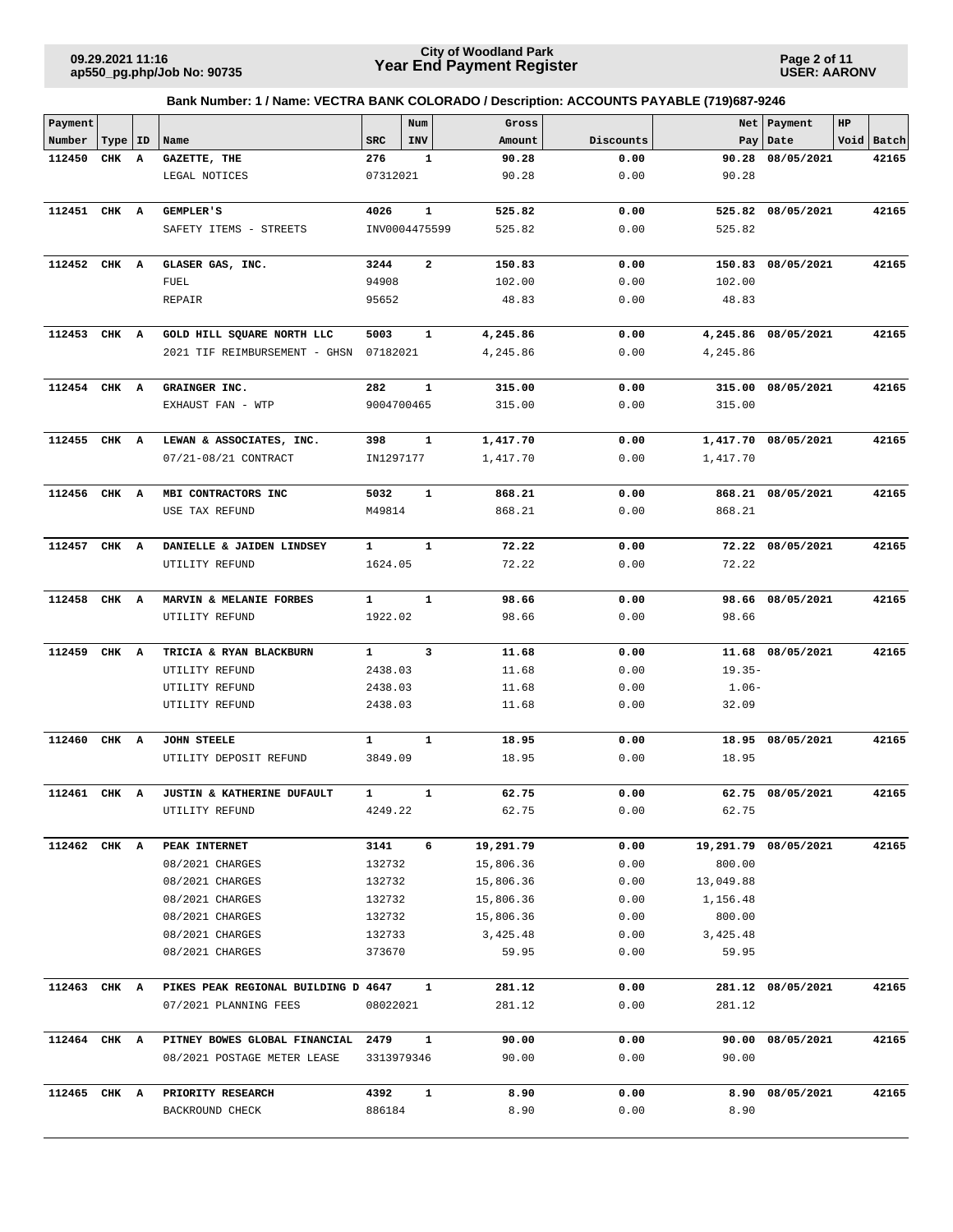**Page 3 of 11 USER: AARONV**

| Payment      |           |   |                                                   |                      | Num                     | Gross            |              |                  | Net   Payment       | HP |            |
|--------------|-----------|---|---------------------------------------------------|----------------------|-------------------------|------------------|--------------|------------------|---------------------|----|------------|
| Number       | Type   ID |   | Name                                              | <b>SRC</b>           | INV                     | Amount           | Discounts    |                  | Pay   Date          |    | Void Batch |
| 112466       | CHK       | A | RDK SMALL ENGINE REPAIR LLC.                      | 3990                 | 1                       | 52.39            | 0.00         | 52.39            | 08/05/2021          |    | 42165      |
|              |           |   | AIR FILTER BASE                                   | 12104                |                         | 52.39            | 0.00         | 52.39            |                     |    |            |
|              |           |   |                                                   |                      |                         |                  |              |                  |                     |    |            |
| 112467 CHK A |           |   | ROBERT COLE                                       | 5194                 | $\mathbf{1}$            | 86.50            | 0.00         | 86.50            | 08/05/2021          |    | 42165      |
|              |           |   | INSTRUCTOR - P&R                                  | 08022021             |                         | 86.50            | 0.00         | 86.50            |                     |    |            |
| 112468       | CHK A     |   | SCHMIDT CONSTRUCTION                              | 559                  | $\overline{\mathbf{2}}$ | 962.40           | 0.00         | 962.40           | 08/05/2021          |    | 42165      |
|              |           |   | ASPHALT - STREETS                                 | 2617952              |                         | 626.40           | 0.00         | 626.40           |                     |    |            |
|              |           |   | ASPHALT - STREETS                                 | 2618792              |                         | 336.00           | 0.00         | 336.00           |                     |    |            |
| 112469       | CHK A     |   | SGS ACCUTEST INC.                                 | 4859                 | 3                       | 633.50           | 0.00         |                  | 633.50 08/05/2021   |    | 42165      |
|              |           |   | 05/2021 WATER QUALITY TEST                        | 52160127675          |                         | 208.00           | 0.00         | 208.00           |                     |    |            |
|              |           |   | 06/2021 WATER QUALITY TEST                        | 52160128321          |                         | 208.00           | 0.00         | 208.00           |                     |    |            |
|              |           |   | WATER QUALITY TEST                                | 52160128513          |                         | 217.50           | 0.00         | 217.50           |                     |    |            |
|              |           |   |                                                   |                      |                         |                  |              |                  |                     |    |            |
| 112470 CHK A |           |   | SIERRA HILGNER                                    | 5302                 | 1                       | 246.40           | 0.00         |                  | 246.40 08/05/2021   |    | 42165      |
|              |           |   | OFFICIAL - P&R                                    | 08022021             |                         | 246.40           | 0.00         | 246.40           |                     |    |            |
| 112471       | CHK A     |   | SNO-WHITE LINEN & UNIFORM, INC 581                |                      | 1                       | 206.65           | 0.00         |                  | 206.65 08/05/2021   |    | 42165      |
|              |           |   | EVENT EXPENSE - UPCC                              | S84678               |                         | 206.65           | 0.00         | 206.65           |                     |    |            |
| 112472 CHK A |           |   | SOUTHERN GLAZER'S WINE & SPIRI 2805               |                      | $\mathbf{1}$            | 237.76           | 0.00         |                  | 237.76 08/05/2021   |    | 42165      |
|              |           |   | LIQUOR                                            | 2575040              |                         | 237.76           | 0.00         | 237.76           |                     |    |            |
|              |           |   |                                                   |                      |                         |                  |              |                  |                     |    |            |
| 112473 CHK A |           |   | SWIRE COCA-COLA, USA                              | 5227                 | $\mathbf{2}$            | 624.48           | 0.00         |                  | 624.48 08/05/2021   |    | 42165      |
|              |           |   | CONCESSIONS - WAC                                 | 22207200974          |                         | 487.68           | 0.00         | 487.68           |                     |    |            |
|              |           |   | CONCESSIONS - WAC                                 | 22207201276          |                         | 136.80           | 0.00         | 136.80           |                     |    |            |
| 112474 CHK A |           |   | SYDNEY MADISON ROSHEK                             | 5311                 | $\mathbf{1}$            | 234.08           | 0.00         | 234.08           | 08/05/2021          |    | 42165      |
|              |           |   | OFFICIAL - P&R                                    | 08022021             |                         | 234.08           | 0.00         | 234.08           |                     |    |            |
|              |           |   |                                                   |                      |                         |                  |              |                  |                     |    |            |
| 112475 CHK A |           |   | TELLER COUNTY WASTE<br>07/2021 PORTABLE RESTROOMS | 4158<br>17802        | $\mathbf{1}$            | 400.00<br>400.00 | 0.00<br>0.00 | 400.00<br>400.00 | 08/05/2021          |    | 42165      |
|              |           |   |                                                   |                      |                         |                  |              |                  |                     |    |            |
| 112476 CHK A |           |   | UNITED REPROGRAPHIC SUPPLY                        | 4285                 | 1                       | 98.00            | 0.00         | 98.00            | 08/05/2021          |    | 42165      |
|              |           |   | 08/2021 AGREEMENT                                 | 3397062              |                         | 98.00            | 0.00         | 98.00            |                     |    |            |
| 112477 CHK A |           |   |                                                   | 416                  |                         |                  | 0.00         |                  |                     |    |            |
|              |           |   | UPS STORE #1374                                   |                      |                         | 441.81           |              |                  | 441.81 08/05/2021   |    | 42165      |
|              |           |   | 06-07/2021 CHARGES<br>06-07/2021 CHARGES          | 07312021<br>07312021 |                         | 441.81<br>441.81 | 0.00<br>0.00 | 215.69<br>29.80  |                     |    |            |
|              |           |   | 06-07/2021 CHARGES                                | 07312021             |                         | 441.81           | 0.00         | 196.32           |                     |    |            |
|              |           |   |                                                   |                      |                         |                  |              |                  |                     |    |            |
| 112478 CHK A |           |   | USA BLUEBOOK                                      | 1779                 | $\overline{\mathbf{4}}$ | 347.19           | 0.00         |                  | 347.19 08/05/2021   |    | 42165      |
|              |           |   | PH BUFFER                                         | 654146               |                         | 62.27            | 0.00         | 62.27            |                     |    |            |
|              |           |   | FLAG - PVC                                        | 662684               |                         | 30.76            | 0.00         | 30.76            |                     |    |            |
|              |           |   | POWER SUPPLY - WTP                                | 663332               |                         | 67.30            | 0.00         | 67.30            |                     |    |            |
|              |           |   | EQUIPMENT - WWTP                                  | 667650               |                         | 186.86           | 0.00         | 186.86           |                     |    |            |
| 112479 CHK A |           |   | <b>VERIZON</b>                                    | 3856                 | 5                       | 2,583.50         | 0.00         |                  | 2,583.50 08/05/2021 |    | 42165      |
|              |           |   | 07/2021 WIRELESS CHARGES                          | 9884976940           |                         | 2,583.50         | 0.00         | 206.20           |                     |    |            |
|              |           |   | 07/2021 WIRELESS CHARGES                          | 9884976940           |                         | 2,583.50         | 0.00         | 257.75           |                     |    |            |
|              |           |   | 07/2021 WIRELESS CHARGES                          | 9884976940           |                         | 2,583.50         | 0.00         | 1,758.16         |                     |    |            |
|              |           |   | 07/2021 WIRELESS CHARGES                          | 9884976940           |                         | 2,583.50         | 0.00         | 278.91           |                     |    |            |
|              |           |   | 07/2021 WIRELESS CHARGES                          | 9884976940           |                         | 2,583.50         | 0.00         | 82.48            |                     |    |            |
|              |           |   |                                                   |                      |                         |                  |              |                  |                     |    |            |
| 112480 CHK A |           |   | WAXIE SANITARY SUPPLY                             | 4189                 | 4                       | 1,598.95         | 0.00         |                  | 1,598.95 08/05/2021 |    | 42165      |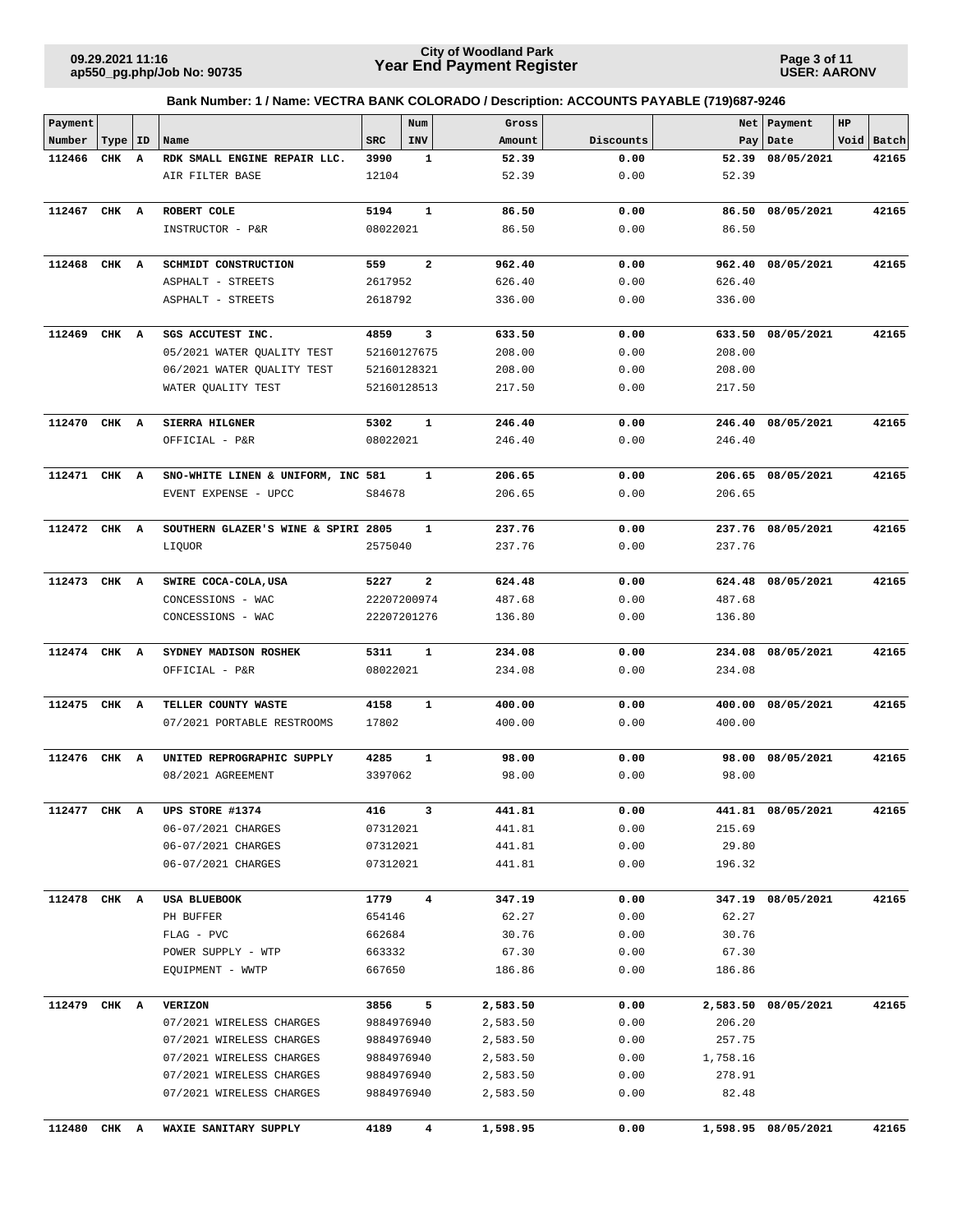**Page 4 of 11 USER: AARONV**

| Payment      |           |   |                                     |              | Num          | Gross     |           |           | Net   Payment        | $_{\rm HP}$ |            |
|--------------|-----------|---|-------------------------------------|--------------|--------------|-----------|-----------|-----------|----------------------|-------------|------------|
| Number       | Type   ID |   | Name                                | <b>SRC</b>   | <b>INV</b>   | Amount    | Discounts |           | Pay   Date           |             | Void Batch |
|              |           |   | CUSTODIAL SUPPLIES - B&G            | 80150461     |              | 812.80    | 0.00      | 812.80    |                      |             |            |
|              |           |   | CUSTODIAL SUPPLIES - WAC            | 80165567     |              | 559.40    | 0.00      | 559.40    |                      |             |            |
|              |           |   | CUSTODIAL SUPPLIES                  | 80165603     |              | 125.92    | 0.00      | 125.92    |                      |             |            |
|              |           |   | CUSTODIAL SUPPLIES - WAC            | 80179686     |              | 100.83    | 0.00      | 100.83    |                      |             |            |
| 112481 CHK A |           |   | WESTWOOD LAKES WATER DISTRICT       | 679          | $\mathbf{1}$ | 0.72      | 0.00      |           | $0.72$ $08/05/2021$  |             | 42165      |
|              |           |   | 05/21-07/21 WELLFIELD               | 07232021     |              | 0.72      | 0.00      | 0.72      |                      |             |            |
| 112482 CHK A |           |   | WILSON WILLIAMS LLP                 | 5287         | 1            | 14,641.45 | 0.00      |           | 14,641.45 08/05/2021 |             | 42165      |
|              |           |   | 07/2021 LEGAL SERVICES              | 023          |              | 14,641.45 | 0.00      | 14,641.45 |                      |             |            |
| 112483       | CHK A     |   | WOODLAND PARK CHAMBER COMMERCE 688  |              | $\mathbf{1}$ | 160.00    | 0.00      |           | 160.00 08/05/2021    |             | 42165      |
|              |           |   | MEMBERSHIP                          | 23330        |              | 160.00    | 0.00      | 160.00    |                      |             |            |
| 112484       | CHK A     |   | BADGER METER INC                    | 4278         | 1            | 2,304.21  | 0.00      |           | 2,304.21 08/12/2021  |             | 42199      |
|              |           |   | CELLULAR LITE SERVICE UNIT          | 80078365     |              | 2,304.21  | 0.00      | 2,304.21  |                      |             |            |
| 112485 CHK A |           |   | BRIAN E. BUNDY                      | 5208         | 1            | 1,260.00  | 0.00      |           | 1,260.00 08/12/2021  |             | 42199      |
|              |           |   | ACCT. SUPPORT SERVICES              | 08082021     |              | 1,260.00  | 0.00      | 1,260.00  |                      |             |            |
| 112486       | CHK A     |   | CASELLE INC                         | 2356         | $\mathbf{2}$ | 498.00    | 0.00      |           | 498.00 08/12/2021    |             | 42199      |
|              |           |   | 09/2021 CONTRACT                    | 111153       |              | 498.00    | 0.00      | 174.30    |                      |             |            |
|              |           |   | 09/2021 CONTRACT                    | 111153       |              | 498.00    | 0.00      | 323.70    |                      |             |            |
| 112487 CHK A |           |   | CINTAS CORPORATION NO 2             | 4977         | 2            | 136.90    | 0.00      |           | 136.90 08/12/2021    |             | 42199      |
|              |           |   | UNIFORMS - FLEET                    | 4091556196   |              | 68.45     | 0.00      | 68.45     |                      |             |            |
|              |           |   | UNIFORM - FLEET                     | 4092221360   |              | 68.45     | 0.00      | 68.45     |                      |             |            |
| 112488       | CHK A     |   | <b>CIRSA</b>                        | 144          | $\mathbf{1}$ | 7,500.00  | 0.00      |           | 7,500.00 08/12/2021  |             | 42199      |
|              |           |   | 07/2021 CLAIMS DEDUCTIBLE           | 211440       |              | 7,500.00  | 0.00      | 7,500.00  |                      |             |            |
| 112489       | CHK       | A | COLO DEPT OF PUBLIC HEALTH          | 1057         | 2            | 1,877.36  | 0.00      |           | 1,877.36 08/12/2021  |             | 42199      |
|              |           |   | 07/21-06/22 DRIKING WATER FEE       | FGD20210866  |              | 865.00    | 0.00      | 865.00    |                      |             |            |
|              |           |   | BIOSOLIDS FEE 0 CO0043214           | WB211108923  |              | 1,012.36  | 0.00      | 1,012.36  |                      |             |            |
| 112490 CHK A |           |   | CORE & MAIN LP                      | 4980         | 2            | 3,470.24  | 0.00      |           | 3,470.24 08/12/2021  |             | 42199      |
|              |           |   | METER SETTER - F/S                  | 0153746      |              | 3,244.00  | 0.00      | 3,244.00  |                      |             |            |
|              |           |   | STOCK SUPPLIES - F/S                | P283237      |              | 226.24    | 0.00      | 226.24    |                      |             |            |
| 112491 CHK A |           |   | CROWN TROPHY                        | 4177         | $\mathbf{1}$ | 17.02     | 0.00      |           | 17.02 08/12/2021     |             | 42199      |
|              |           |   | BALANCE DUE - CARR MEMORIAL         | 48323        |              | 17.02     | 0.00      | 17.02     |                      |             |            |
| 112492 CHK A |           |   | DOCUMART COPIES & PRINTING          | 3252         | $\mathbf{1}$ | 212.37    | 0.00      |           | 212.37 08/12/2021    |             | 42199      |
|              |           |   | NOTE CARDS - ADMIN                  | 366709       |              | 212.37    | 0.00      | 212.37    |                      |             |            |
| 112493 CHK A |           |   | EMPLOYERS COUNCIL SERVICES, IN 5099 |              | $\mathbf{1}$ | 130.00    | 0.00      |           | 130.00 08/12/2021    |             | 42199      |
|              |           |   | BACKROUND CHECKS                    | 0000387263   |              | 130.00    | 0.00      | 130.00    |                      |             |            |
| 112494 CHK A |           |   | FIRST GENERAL SERVICES FRONT R 5238 |              | $\mathbf{1}$ | 40,544.10 | 0.00      |           | 40,544.10 08/12/2021 |             | 42199      |
|              |           |   | CITY CONCRETE WORK                  | 8531-11377-4 |              | 40,544.10 | 0.00      | 40,544.10 |                      |             |            |
| 112495 CHK A |           |   | GALLS, LLC                          | 5221         | 4            | 722.34    | 0.00      |           | 722.34 08/12/2021    |             | 42199      |
|              |           |   | UNIFORM - CURRIN                    | 018855182    |              | 118.28    | 0.00      | 118.28    |                      |             |            |
|              |           |   | UNIFORM - MADRONIO                  | 018865764    |              | 88.48     | 0.00      | 88.48     |                      |             |            |
|              |           |   | UNIFORM - VIDA                      | 018875652    |              | 206.22    | 0.00      | 206.22    |                      |             |            |
|              |           |   | UNIFORM - MADRONIO                  | 018885362    |              | 309.36    | 0.00      | 309.36    |                      |             |            |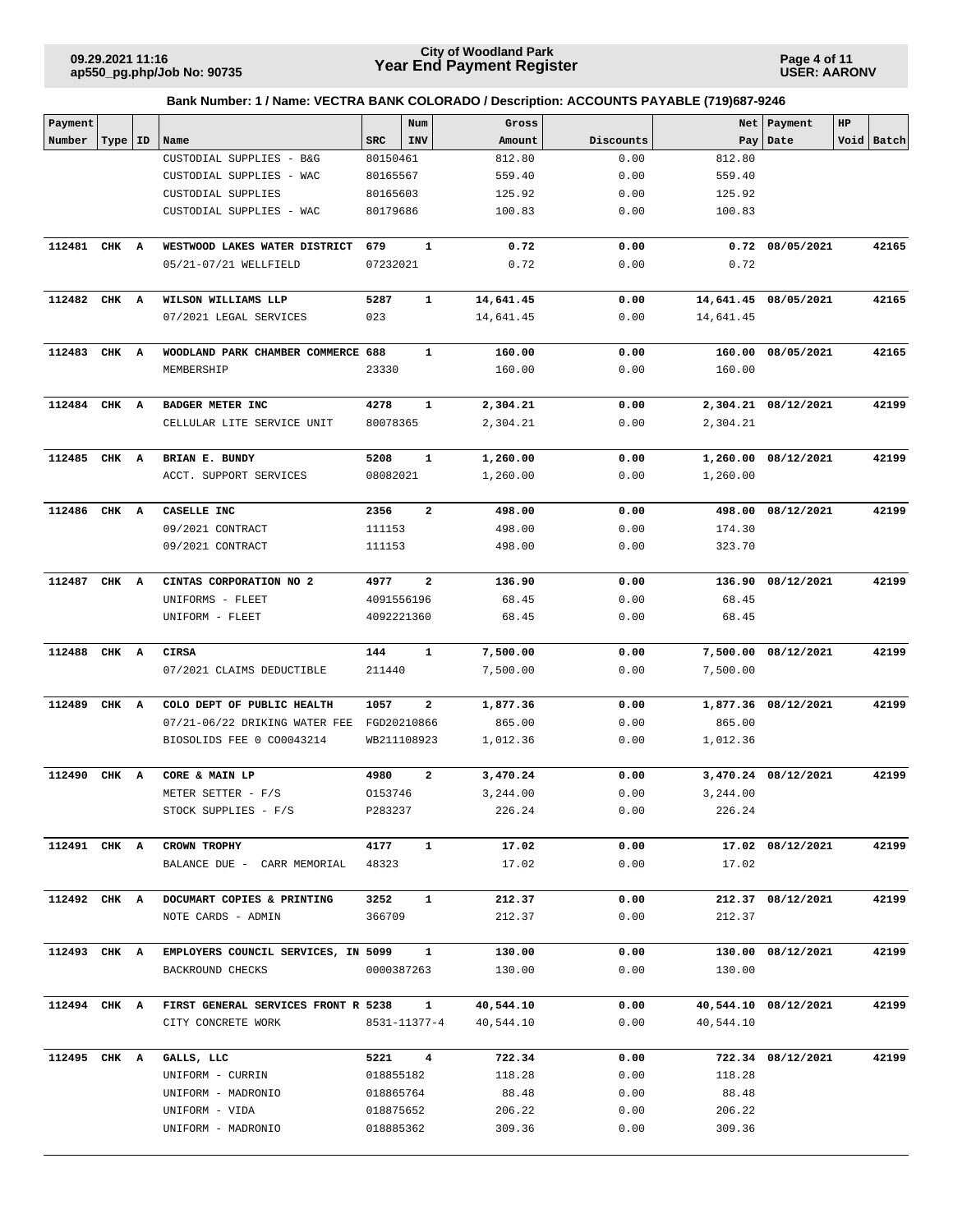**Page 5 of 11 USER: AARONV**

| Payment      |       |    |                                     |                   | Num                     | Gross                     |           |          | Net   Payment       | HP |            |
|--------------|-------|----|-------------------------------------|-------------------|-------------------------|---------------------------|-----------|----------|---------------------|----|------------|
| Number       | Type  | ID | Name                                | <b>SRC</b>        | INV                     | Amount                    | Discounts |          | Pay   Date          |    | Void Batch |
| 112496       | CHK A |    | GRAINGER INC.                       | 282               | $\mathbf{2}$            | 100.60                    | 0.00      | 100.60   | 08/12/2021          |    | 42199      |
|              |       |    | SUPPLIES - WWTP                     | 9005886263        |                         | 56.00                     | 0.00      | 56.00    |                     |    |            |
|              |       |    | TUBING - WWTP                       | 9006363965        |                         | 44.60                     | 0.00      | 44.60    |                     |    |            |
|              |       |    |                                     |                   |                         |                           |           |          |                     |    |            |
| 112497       | CHK A |    | HOME DEPOT CREDIT SERVICES          | 1758              | 1                       | 81.28                     | 0.00      | 81.28    | 08/12/2021          |    | 42199      |
|              |       |    | 07/2021 CHARGES                     | 7292021           |                         | 81.28                     | 0.00      | 81.28    |                     |    |            |
| 112498       | CHK A |    | <b>IREA</b>                         | 343               | 3                       | 8,592.32                  | 0.00      |          | 8,592.32 08/12/2021 |    | 42199      |
|              |       |    | 08/2021 CHARGES                     | 08022021A         |                         | 8,592.32                  | 0.00      | 869.08   |                     |    |            |
|              |       |    | 08/2021 CHARGES                     | 08022021A         |                         | 8,592.32                  | 0.00      | 38.19    |                     |    |            |
|              |       |    | 08/2021 CHARGES                     | 08022021A         |                         | 8,592.32                  | 0.00      | 7,685.05 |                     |    |            |
|              |       |    |                                     |                   |                         |                           |           |          |                     |    |            |
| 112499       | CHK A |    | JACK'S TIRE & OIL MANAGEMENT C 5215 |                   | 2                       | 2,803.04                  | 0.00      |          | 2,803.04 08/12/2021 |    | 42199      |
|              |       |    | TIRES VEH #51                       | A23877-88         |                         | 589.04                    | 0.00      | 589.04   |                     |    |            |
|              |       |    | SERVICE - VEH #33                   | A33769-88         |                         | 2,214.00                  | 0.00      | 2,214.00 |                     |    |            |
| 112500       | CHK A |    | KROGER-KING SOOPERS CUST CHGS       | 145               | $\overline{\mathbf{2}}$ | 215.16                    | 0.00      |          | 215.16 08/12/2021   |    | 42199      |
|              |       |    | 07/2021                             | 8052021           |                         | 215.16                    | 0.00      | 184.75   |                     |    |            |
|              |       |    | 07/2021                             | 8052021           |                         | 215.16                    | 0.00      | 30.41    |                     |    |            |
|              |       |    |                                     |                   |                         |                           |           |          |                     |    |            |
| 112501 CHK A |       |    | <b>KS STATEBANK</b>                 | 5217              | 1                       | 377.98                    | 0.00      |          | 377.98 08/12/2021   |    | 42199      |
|              |       |    | KYOCERA COPIER CONTRACT - WAC       | 10252021          |                         | 377.98                    | 0.00      | 377.98   |                     |    |            |
|              |       |    |                                     |                   |                         |                           |           |          |                     |    |            |
| 112502       | CHK A |    | L.L. BEAN                           | 3947              | $\mathbf{1}$            | 268.50                    | 0.00      | 268.50   | 08/12/2021          |    | 42199      |
|              |       |    | UNIFORMS - WWTP                     | 9067285897        |                         | 268.50                    | 0.00      | 268.50   |                     |    |            |
| 112503       | CHK A |    | LEXIS NEXIS ACCURINT                | 3379              | 1                       | 30.00                     | 0.00      | 30.00    | 08/12/2021          |    | 42199      |
|              |       |    | 07/2021 CONTRACT FEE                |                   |                         | 1209360-20210731<br>30.00 | 0.00      | 30.00    |                     |    |            |
|              |       |    |                                     |                   |                         |                           |           |          |                     |    |            |
| 112504       | CHK A |    | <b>GRACE JOHNSON</b>                | 1                 | 1                       | 54.00                     | 0.00      | 54.00    | 08/12/2021          |    | 42199      |
|              |       |    | BARTENDING - UPCC                   | 08042021          |                         | 54.00                     | 0.00      | 54.00    |                     |    |            |
|              |       |    |                                     |                   |                         |                           |           |          |                     |    |            |
| 112505       | CHK A |    | ROBERT KOCH                         | $\mathbf{1}$      | $\mathbf{1}$            | 400.00                    | 0.00      | 400.00   | 08/12/2021          |    | 42199      |
|              |       |    | CEMETERY PLOT REFUND UU-21-3        | 08092021          |                         | 400.00                    | 0.00      | 400.00   |                     |    |            |
| 112506       | CHK A |    | VENDOR MANAGEMENT CONSULTING        | $\mathbf{1}$      | 1                       | 269.25                    | 0.00      | 269.25   | 08/12/2021          |    | 42199      |
|              |       |    | ANALYSIS - TRASH SAVINGS            | 1214              |                         | 269.25                    | 0.00      | 269.25   |                     |    |            |
|              |       |    |                                     |                   |                         |                           |           |          |                     |    |            |
| 112507 CHK A |       |    | TODD & ALEXANDRA SCRANTON           | $\mathbf{1}$      | $\mathbf{1}$            | 44.48                     | 0.00      |          | 44.48 08/12/2021    |    | 42199      |
|              |       |    | UTILITY REFUND                      | 128.03            |                         | 44.48                     | 0.00      | 44.48    |                     |    |            |
|              |       |    |                                     |                   |                         |                           |           |          |                     |    |            |
| 112508 CHK A |       |    | <b>JOE WAGNER</b>                   | $\mathbf{1}$      | $\mathbf{1}$            | 261.52                    | 0.00      |          | 261.52 08/12/2021   |    | 42199      |
|              |       |    | UNIFORM                             | 202108            |                         | 261.52                    | 0.00      | 261.52   |                     |    |            |
| 112509 CHK A |       |    | VERONICA SARMIENTO                  | $1 \quad \cdots$  | $\mathbf{1}$            | 75.00                     | 0.00      |          | 75.00 08/12/2021    |    | 42199      |
|              |       |    | UTILITY REFUND                      | 2334.11           |                         | 75.00                     | 0.00      | 75.00    |                     |    |            |
|              |       |    |                                     |                   |                         |                           |           |          |                     |    |            |
| 112510 CHK A |       |    | DAN & ROSE GARVIN                   | $\mathbf{1}$      | $\mathbf{1}$            | 7.28                      | 0.00      |          | 7.28 08/12/2021     |    | 42199      |
|              |       |    | UTILITY REFUND                      | 3245.05           |                         | 7.28                      | 0.00      | 7.28     |                     |    |            |
|              |       |    |                                     |                   |                         |                           |           |          |                     |    |            |
| 112511 CHK A |       |    | KIM SCHOTT                          | $1 \quad$         | $\mathbf{1}$            | 8.72                      | 0.00      |          | 8.72 08/12/2021     |    | 42199      |
|              |       |    | UTILITY REFUND                      | 3910.09           |                         | 8.72                      | 0.00      | 8.72     |                     |    |            |
| 112512 CHK A |       |    | <b>VELDA GRIMES</b>                 | $1 \qquad \qquad$ | $\mathbf{1}$            | 13.99                     | 0.00      |          | 13.99 08/12/2021    |    | 42199      |
|              |       |    | UTILITY DEPOSIT REFUND              | 5012.06           |                         | 13.99                     | 0.00      | 13.99    |                     |    |            |
|              |       |    |                                     |                   |                         |                           |           |          |                     |    |            |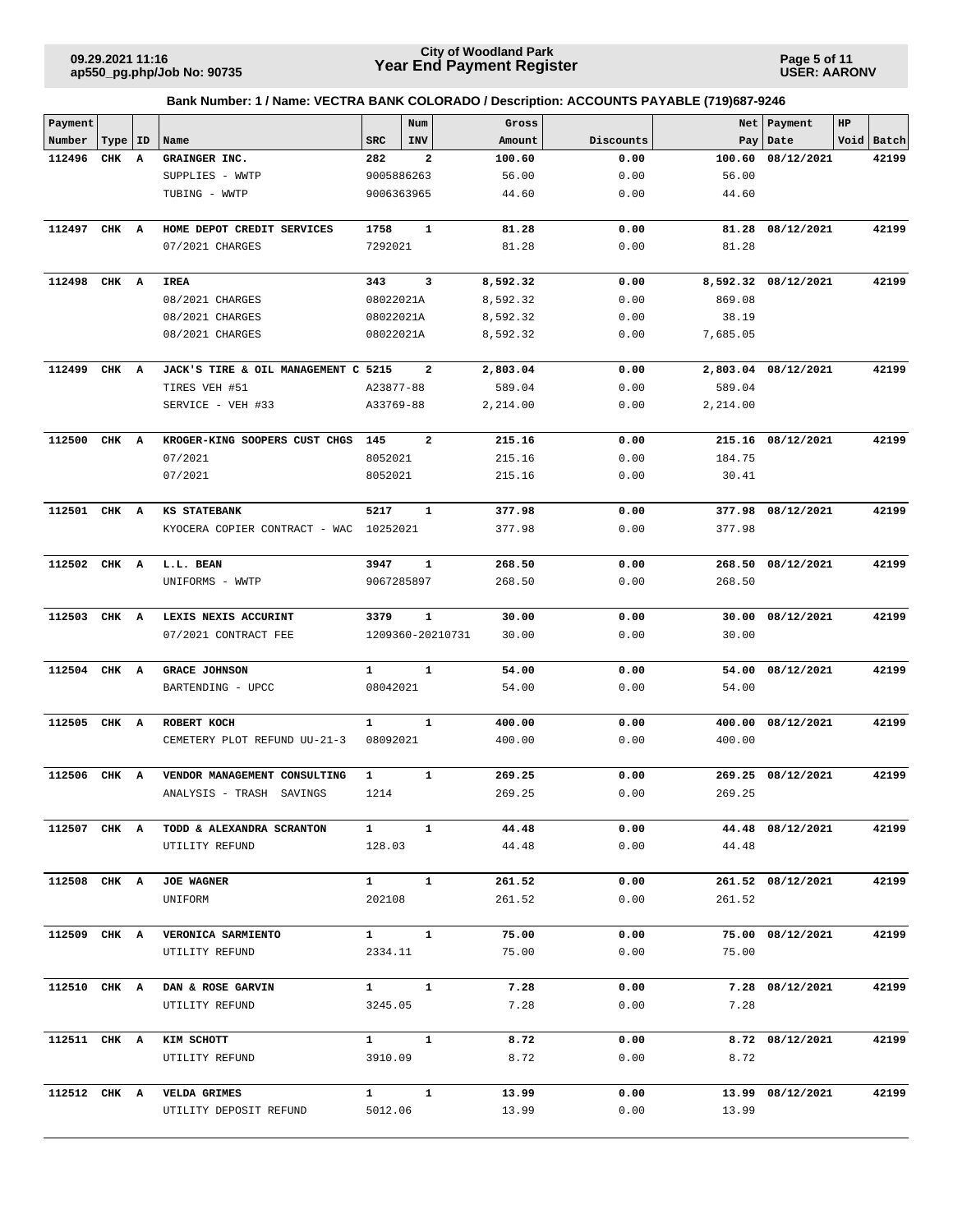**Page 6 of 11 USER: AARONV**

| Payment      |           |              |                                      |              | Num          | Gross    |           |          | Net   Payment       | HP |            |
|--------------|-----------|--------------|--------------------------------------|--------------|--------------|----------|-----------|----------|---------------------|----|------------|
| Number       | Type   ID |              | Name                                 | <b>SRC</b>   | INV          | Amount   | Discounts |          | Pay Date            |    | Void Batch |
| 112513       | CHK       | $\mathbf{A}$ | WENDALE LLC                          | 1            | 1            | 28.15    | 0.00      |          | 28.15 08/12/2021    |    | 42199      |
|              |           |              | UTILITY REFUND                       | 6083.01      |              | 28.15    | 0.00      | 28.15    |                     |    |            |
| 112514 CHK A |           |              | NAPA AUTO PARTS                      | 2048         | 3            | 966.52   | 0.00      |          | 966.52 08/12/2021   |    | 42199      |
|              |           |              | 07/2021 CHARGES                      | 7312021      |              | 966.52   | 0.00      | 676.11   |                     |    |            |
|              |           |              | 07/2021 CHARGES                      | 7312021      |              | 966.52   | 0.00      | 2.64     |                     |    |            |
|              |           |              | 07/2021 CHARGES                      | 7312021      |              | 966.52   | 0.00      | 287.77   |                     |    |            |
|              |           |              |                                      |              |              |          |           |          |                     |    |            |
| 112515 CHK A |           |              | O'REILLY AUTOMOTIVE STORES, IN 4531  |              | 1            | 28.46    | 0.00      |          | 28.46 08/12/2021    |    | 42199      |
|              |           |              | 07/2021 CHARGES                      | 7282021      |              | 28.46    | 0.00      | 28.46    |                     |    |            |
| 112516 CHK A |           |              | PEAK PERFORMANCE IMAGING SOLUT 5129  |              | 1            | 2,263.00 | 0.00      |          | 2,263.00 08/12/2021 |    | 42199      |
|              |           |              | 07/21-07/22 RENEWAL LASERFICHE 61393 |              |              | 2,263.00 | 0.00      | 2,263.00 |                     |    |            |
|              |           |              |                                      |              |              |          |           |          |                     |    |            |
| 112517 CHK A |           |              | PETTY CASH - WPPD                    | 2067         | 1            | 409.58   | 0.00      |          | 409.58 08/12/2021   |    | 42199      |
|              |           |              | PETTY CASH REQUEST - WPPD            | 08102021     |              | 409.58   | 0.00      | 409.58   |                     |    |            |
| 112518       | CHK A     |              | PIKES PEAK ROAD RUNNERS              | 509          | 1            | 600.00   | 0.00      |          | 600.00 08/12/2021   |    | 42199      |
|              |           |              | MAYORS CUP TIMING FINISH LINE        | 355          |              | 600.00   | 0.00      | 600.00   |                     |    |            |
|              |           |              |                                      |              |              |          |           |          |                     |    |            |
| 112519 CHK A |           |              | POTESTIO BROTHERS EQUIP INC          | 2312         | $\mathbf{1}$ | 128.27   | 0.00      | 128.27   | 08/12/2021          |    | 42199      |
|              |           |              | WEED EATER HEADS - B&G               | 69379C       |              | 128.27   | 0.00      | 128.27   |                     |    |            |
|              |           |              |                                      |              |              |          |           |          |                     |    |            |
| 112520 CHK A |           |              | QA BALANCE SERVICES INC.             | 1948         | 1            | 448.00   | 0.00      | 448.00   | 08/12/2021          |    | 42199      |
|              |           |              | LAB MAINTENANCE                      | 12935        |              | 448.00   | 0.00      | 448.00   |                     |    |            |
| 112521       | CHK A     |              | SOLITUDE LAKE MANAGEMENT             | 5073         | 1            | 408.00   | 0.00      | 408.00   | 08/12/2021          |    | 42199      |
|              |           |              | 08/21 SERVICES                       | PI-A00647464 |              | 408.00   | 0.00      | 408.00   |                     |    |            |
|              |           |              |                                      |              |              |          |           |          |                     |    |            |
| 112522 CHK A |           |              | <b>STEVE HASLER</b>                  | 5314         | $\mathbf{1}$ | 273.00   | 0.00      | 273.00   | 08/12/2021          |    | 42199      |
|              |           |              | FBI CONFERENCE REIMBURSEMENT         | 08092021     |              | 273.00   | 0.00      | 273.00   |                     |    |            |
| 112523       | CHK A     |              | TELLER COUNTY WASTE                  | 4158         | 5            | 991.75   | 0.00      |          | 991.75 08/12/2021   |    | 42199      |
|              |           |              | Teller County Waste Trash            | 07192021     |              | 611.75   | 0.00      | 421.00   |                     |    |            |
|              |           |              | Teller County Waste Trash            | 07192021     |              | 611.75   | 0.00      | 138.00   |                     |    |            |
|              |           |              | Teller County Waste Trash            | 07192021     |              | 611.75   | 0.00      | 39.00    |                     |    |            |
|              |           |              | Teller County Waste Trash            | 07192021     |              | 611.75   | 0.00      | 13.75    |                     |    |            |
|              |           |              | ANNUAL CLEAN UP                      | 18595        |              | 380.00   | 0.00      | 380.00   |                     |    |            |
| 112524 CHK A |           |              | TIAA COMMERCIAL FINANCE, INC         | 5175         | $\mathbf{1}$ | 594.00   | 0.00      |          | 594.00 08/12/2021   |    | 42199      |
|              |           |              | COPIER CONTRACT RENEWAL              | 8339020      |              | 594.00   | 0.00      | 594.00   |                     |    |            |
|              |           |              |                                      |              |              |          |           |          |                     |    |            |
| 112525 CHK A |           |              | <b>TIFFANY BASNETT</b>               | 5305         | $\mathbf{1}$ | 686.25   | 0.00      |          | 686.25 08/12/2021   |    | 42199      |
|              |           |              | INSTRUCTOR - P&R                     | 08112021     |              | 686.25   | 0.00      | 686.25   |                     |    |            |
| 112526 CHK A |           |              | TRACTOR SUPPLY COMPANY               | 4753         | $\mathbf{1}$ | 487.04   | 0.00      |          | 487.04 08/12/2021   |    | 42199      |
|              |           |              | 07/2021 CHARGES                      | 7302021      |              | 487.04   | 0.00      | 487.04   |                     |    |            |
|              |           |              |                                      |              |              |          |           |          |                     |    |            |
| 112527 CHK A |           |              | ULINE                                | 4606         | $\mathbf{1}$ | 165.42   | 0.00      |          | 165.42 08/12/2021   |    | 42199      |
|              |           |              | $ROPE - B&G$                         | 136445577    |              | 165.42   | 0.00      | 165.42   |                     |    |            |
| 112528 CHK A |           |              | UNCC UTILITY NOTIFICATION CNTR 2012  |              | 2            | 257.40   | 0.00      |          | 257.40 08/12/2021   |    | 42199      |
|              |           |              | UTILITY LOCATES                      | 221071550    |              | 257.40   | 0.00      | 167.31   |                     |    |            |
|              |           |              | UTILITY LOCATES                      | 221071550    |              | 257.40   | 0.00      | 90.09    |                     |    |            |
|              |           |              |                                      |              |              |          |           |          |                     |    |            |
| 112529 CHK A |           |              | US POSTAL SERVICE                    | 516          | $\mathbf{1}$ | 284.00   | 0.00      |          | 284.00 08/12/2021   |    | 42199      |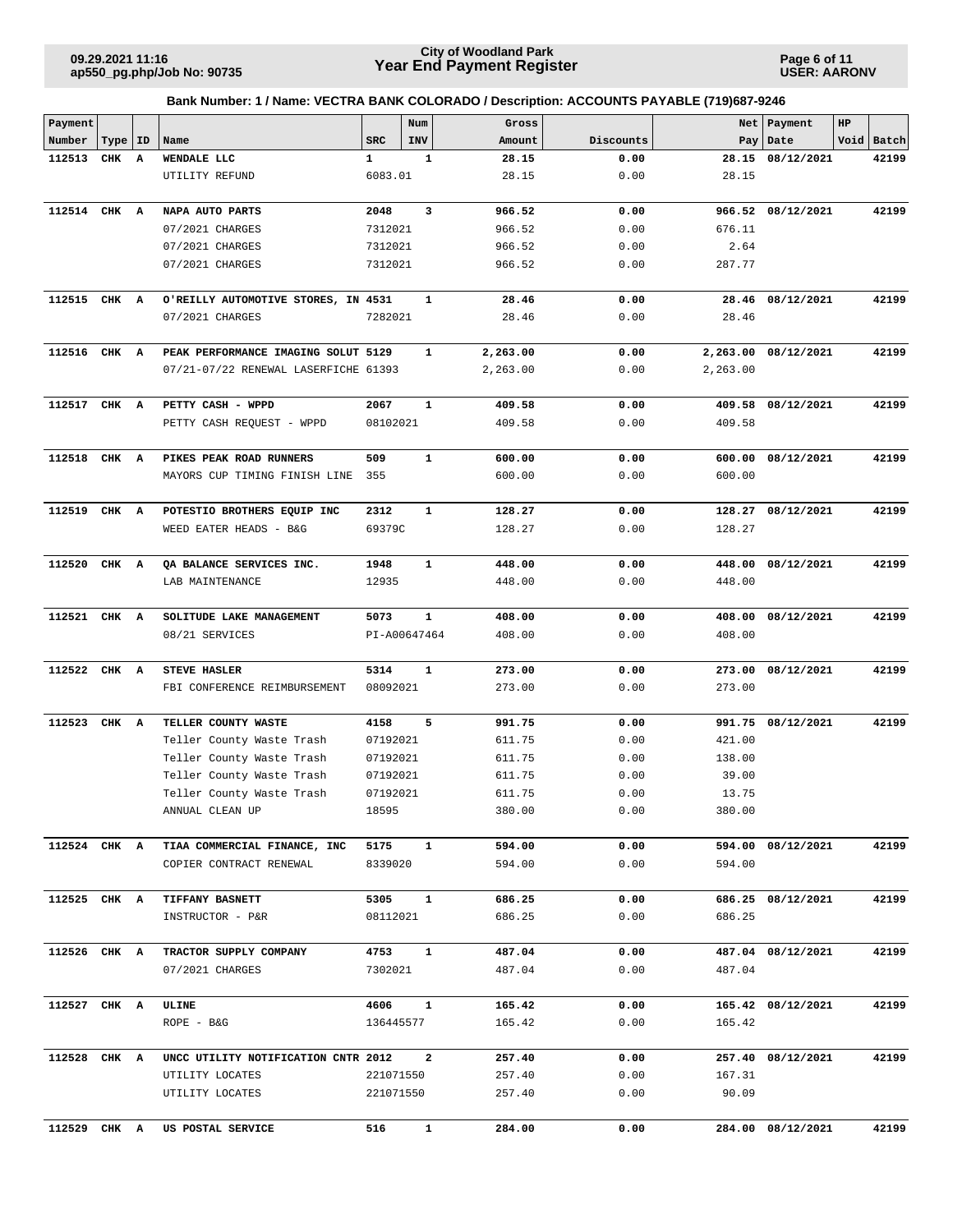**Page 7 of 11 USER: AARONV**

| Payment      |           |   |                                     |            | $\texttt{Num}$       | Gross      |           |            | Net   Payment         | $_{\rm HP}$ |            |
|--------------|-----------|---|-------------------------------------|------------|----------------------|------------|-----------|------------|-----------------------|-------------|------------|
| Number       | Type   ID |   | Name                                | <b>SRC</b> | <b>INV</b>           | Amount     | Discounts |            | Pay   Date            |             | Void Batch |
|              |           |   | PO BOX RENEWAL - UTILITIES          | 08042021   |                      | 284.00     | 0.00      | 284.00     |                       |             |            |
|              |           |   |                                     |            |                      |            |           |            |                       |             |            |
| 112530       | CHK A     |   | VWR INTERNATIONAL, INC.             | 983        | 1                    | 106.63     | 0.00      | 106.63     | 08/12/2021            |             | 42199      |
|              |           |   | LAB SUPPLIES - WWTP                 | 8805475949 |                      | 106.63     | 0.00      | 106.63     |                       |             |            |
|              |           |   |                                     |            |                      |            |           |            |                       |             |            |
| 112531 CHK A |           |   | WASTE MANAGEMENT WOODLAND PARK 3004 |            | $\mathbf{1}$         | 266.05     | 0.00      | 266.05     | 08/12/2021            |             | 42199      |
|              |           |   | 08/2021 CHARGES - WWTP              |            | $0698929 - 2517 - 8$ | 266.05     | 0.00      | 266.05     |                       |             |            |
|              |           |   |                                     |            |                      |            |           |            |                       |             |            |
| 112532 CHK A |           |   | WEX HEALTH INC                      | 5283       | 1                    | 83.00      | 0.00      | 83.00      | 08/12/2021            |             | 42199      |
|              |           |   | 07/2021 FSA                         |            | 0001375355-IN        | 83.00      | 0.00      | 83.00      |                       |             |            |
|              |           |   |                                     |            |                      |            |           |            |                       |             |            |
| 112533       | CHK A     |   | WIRELESS WATCHDOGS, LLC             | 5102       | 1                    | 276.00     | 0.00      | 276.00     | 08/12/2021            |             | 42199      |
|              |           |   | 07/2021 MAINTENANCE                 | IN0086366  |                      | 276.00     | 0.00      | 276.00     |                       |             |            |
|              |           |   |                                     |            |                      |            |           |            |                       |             |            |
| 112534 CHK A |           |   | WOODLAND PARK SCHOOL DIST RE-2 1262 |            | $\mathbf{1}$         | 290,961.78 | 0.00      |            | 290,961.78 08/12/2021 |             | 42199      |
|              |           |   | 06/2021 SALES TAX                   | 08072021   |                      | 290,961.78 | 0.00      | 290,961.78 |                       |             |            |
|              |           |   |                                     |            |                      |            |           |            |                       |             |            |
| 112537       | CHK A     |   | <b>BIRCHAM'S</b>                    | 75         | $\mathbf{1}$         | 613.35     | 0.00      |            | 613.35 08/19/2021     |             | 42235      |
|              |           |   | 07/2021 USAGE                       | 332275     |                      | 613.35     | 0.00      | 613.35     |                       |             |            |
|              |           |   |                                     |            |                      |            |           |            |                       |             |            |
| 112538       | CHK A     |   | BRAVO SCREEN PRINTING, INC.         | 3466       | $\mathbf{1}$         | 1,157.85   | 0.00      |            | 1,157.85 08/19/2021   |             | 42235      |
|              |           |   | 2021 MAYORS CUP SHIRTS              | 76767      |                      | 1,157.85   | 0.00      | 1,157.85   |                       |             |            |
|              |           |   |                                     |            |                      |            |           |            |                       |             |            |
| 112539       | CHK A     |   | CHAD MILDBRANDT                     | 5159       | $\mathbf{1}$         | 162.00     | 0.00      | 162.00     | 08/19/2021            |             | 42235      |
|              |           |   | BARTENDING - UPCC                   | 08162021   |                      | 162.00     | 0.00      | 162.00     |                       |             |            |
|              |           |   |                                     |            |                      |            |           |            |                       |             |            |
| 112540       | CHK A     |   | CINTAS FIRE PROTECTION              | 3604       | 1                    | 1,017.47   | 0.00      |            | 1,017.47 08/19/2021   |             | 42235      |
|              |           |   | ANNUAL INSPECTION - WPPD            | OF47561180 |                      | 1,017.47   | 0.00      | 1,017.47   |                       |             |            |
| 112541       | CHK       | A | COLORADO CANYON SIGNS               | 115        | $\mathbf{1}$         | 225.00     | 0.00      | 225.00     | 08/19/2021            |             | 42235      |
|              |           |   | <b>BANNER</b>                       | 22660      |                      | 225.00     | 0.00      | 225.00     |                       |             |            |
|              |           |   |                                     |            |                      |            |           |            |                       |             |            |
| 112542       | CHK A     |   | DYLAN MILDBRANDT                    | 5312       | $\mathbf{1}$         | 195.00     | 0.00      | 195.00     | 08/19/2021            |             | 42235      |
|              |           |   | BAR BACK RUNNER - UPCC              | 08162021   |                      | 195.00     | 0.00      | 195.00     |                       |             |            |
|              |           |   |                                     |            |                      |            |           |            |                       |             |            |
| 112543       | CHK A     |   | ECONO SIGNS AND BARRICADE           | 4831       | 1                    | 653.30     | 0.00      | 653.30     | 08/19/2021            |             | 42235      |
|              |           |   | POST SYSTEM - ST                    | 10-969249  |                      | 653.30     | 0.00      | 653.30     |                       |             |            |
|              |           |   |                                     |            |                      |            |           |            |                       |             |            |
| 112544 CHK A |           |   | EL PASO CTY HEALTH DEPT LAB         | 241        | $\mathbf{1}$         | 252.00     | 0.00      |            | 252.00 08/19/2021     |             | 42235      |
|              |           |   | BACTERIOLOGICAL TESTS - WTP         | 073121     |                      | 252.00     | 0.00      | 252.00     |                       |             |            |
|              |           |   |                                     |            |                      |            |           |            |                       |             |            |
| 112545 CHK A |           |   | FIRST GENERAL SERVICES FRONT R 5238 |            | $\mathbf{1}$         | 5,610.00   | 0.00      |            | 5,610.00 08/19/2021   |             | 42235      |
|              |           |   | CITY CONCRETE WORK                  |            | 8531-11762           | 5,610.00   | 0.00      | 5,610.00   |                       |             |            |
|              |           |   |                                     |            |                      |            |           |            |                       |             |            |
| 112546 CHK A |           |   | FOXWORTH-GALBRAITH LUMBER CO        | 96         | $\overline{a}$       | 525.60     | 0.00      |            | 525.60 08/19/2021     |             | 42235      |
|              |           |   | 07/2021 CHARGES                     | 7312021    |                      | 525.60     | 0.00      | 377.42     |                       |             |            |
|              |           |   | 07/2021 CHARGES                     | 7312021    |                      | 525.60     | 0.00      | 148.18     |                       |             |            |
|              |           |   |                                     |            |                      |            |           |            |                       |             |            |
| 112547 CHK A |           |   | GALLS, LLC                          | 5221       | $\mathbf{1}$         | 144.08     | 0.00      |            | 144.08 08/19/2021     |             | 42235      |
|              |           |   | UNIFORM - WPPD                      | 018920683  |                      | 144.08     | 0.00      | 144.08     |                       |             |            |
|              |           |   |                                     |            |                      |            |           |            |                       |             |            |
| 112548 CHK A |           |   | IMAGE BEARERS CLEANING LLC          | 5082       | $\mathbf{1}$         | 3,853.00   | 0.00      |            | 3,853.00 08/19/2021   |             | 42235      |
|              |           |   | Cleaning Contract                   | 2893       |                      | 3,853.00   | 0.00      | 3,853.00   |                       |             |            |
| 112549 CHK A |           |   | IREA                                | 343        | 3                    | 16,125.61  | 0.00      |            | 16,125.61 08/19/2021  |             | 42235      |
|              |           |   | 08/2021 ELECTRICAL CHARGES          | 08102021B  |                      | 16,125.61  | 0.00      | 5,067.80   |                       |             |            |
|              |           |   |                                     |            |                      |            |           |            |                       |             |            |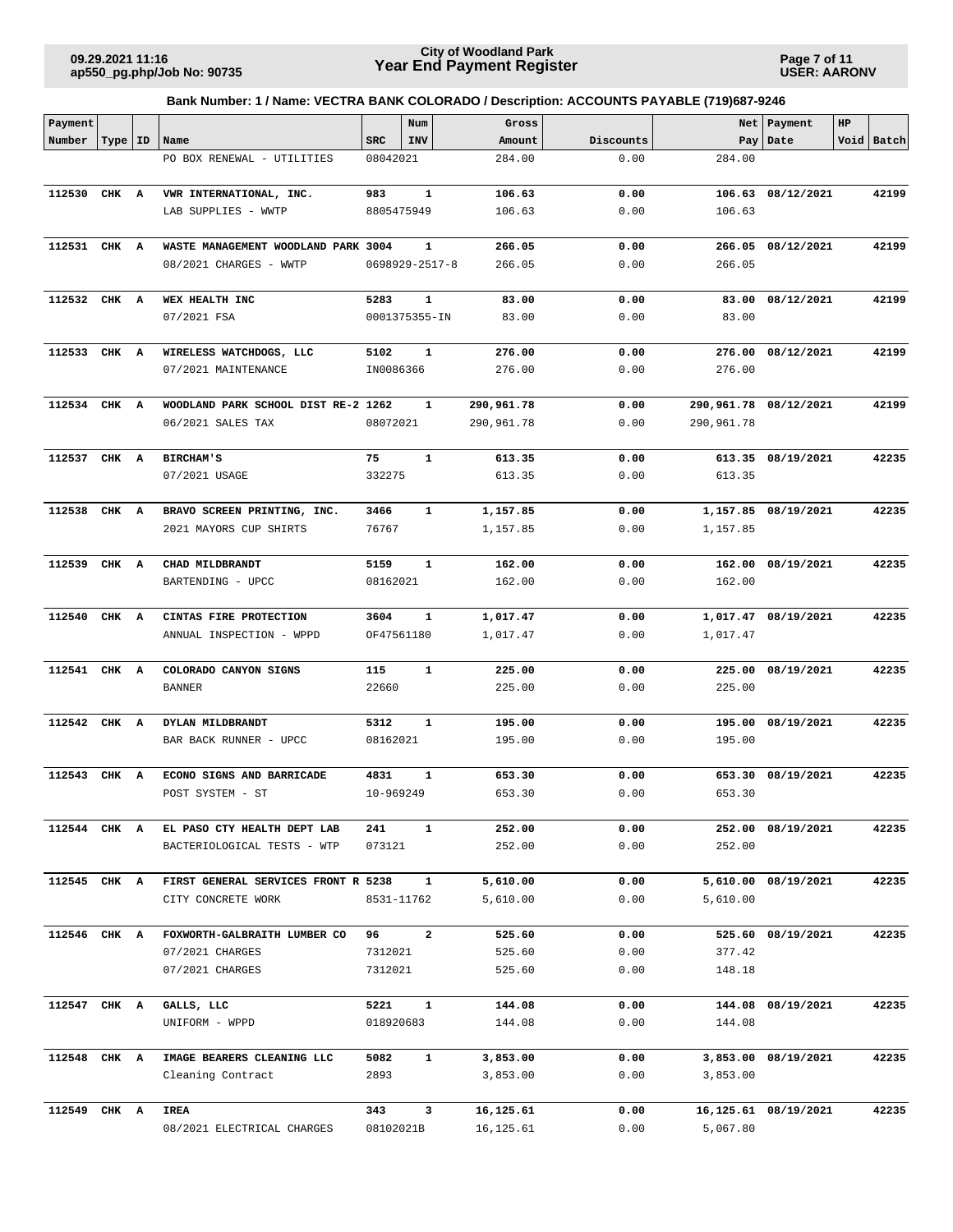**Page 8 of 11 USER: AARONV**

| Payment      |       |    |                                       |              | Num          | Gross      |           |           | Net Payment          | $_{\rm HP}$ |            |
|--------------|-------|----|---------------------------------------|--------------|--------------|------------|-----------|-----------|----------------------|-------------|------------|
| Number       | Type  | ID | Name                                  | <b>SRC</b>   | INV          | Amount     | Discounts |           | Pay Date             |             | Void Batch |
|              |       |    | 08/2021 ELECTRICAL CHARGES            | 08102021B    |              | 16, 125.61 | 0.00      | 8,079.00  |                      |             |            |
|              |       |    | 08/2021 ELECTRICAL CHARGES            | 08102021B    |              | 16, 125.61 | 0.00      | 2,978.81  |                      |             |            |
| 112550       | CHK A |    | KROGER-KING SOOPERS CUST CHGS         | 145          | $\mathbf{2}$ | 44.48      | 0.00      | 44.48     | 08/19/2021           |             | 42235      |
|              |       |    | 08/2021 CHARGES                       | 8172021      |              | 44.48      | 0.00      | 39.48     |                      |             |            |
|              |       |    | 08/2021 CHARGES                       | 8172021      |              | 44.48      | 0.00      | 5.00      |                      |             |            |
|              |       |    |                                       |              |              |            |           |           |                      |             |            |
| 112551       | CHK A |    | LOGAN SIMPSON DESIGN INC              | 5282         | 1            | 30,000.00  | 0.00      | 30,000.00 | 08/19/2021           |             | 42235      |
|              |       |    | COMPREHENSIVE PLAN 04/21-06/25 28125  |              |              | 30,000.00  | 0.00      | 30,000.00 |                      |             |            |
|              |       |    |                                       |              |              |            |           |           |                      |             |            |
| 112552       | CHK A |    | MCDANIEL, KANDY                       | 4750         | $\mathbf{1}$ | 338.68     | 0.00      |           | 338.68 08/19/2021    |             | 42235      |
|              |       |    | REIMBURSEMENT                         | 08162021     |              | 338.68     | 0.00      | 338.68    |                      |             |            |
|              |       |    |                                       |              |              |            |           |           |                      |             |            |
| 112553       | CHK A |    | MEYER LAND SURVEYING                  | 5310         | $\mathbf{1}$ | 35,100.00  | 0.00      |           | 35,100.00 08/19/2021 |             | 42235      |
|              |       |    | Land Surveying                        | 10702        |              | 35,100.00  | 0.00      | 35,100.00 |                      |             |            |
|              |       |    |                                       |              |              |            |           |           |                      |             |            |
| 112554       | CHK   | A  | GEFFERY GIDDENS                       | $\mathbf{1}$ | $\mathbf{1}$ | 264.00     | 0.00      | 264.00    | 08/19/2021           |             | 42235      |
|              |       |    | UNIFORM - GIDDENS                     | 07162021     |              | 264.00     | 0.00      | 264.00    |                      |             |            |
|              |       |    |                                       |              |              |            |           |           |                      |             |            |
| 112555       | CHK A |    | VINCENT & VELLA FLORES                | $\mathbf{1}$ | $\mathbf{1}$ | 43.76      | 0.00      |           | 43.76 08/19/2021     |             | 42235      |
|              |       |    | UTILITY REFUND                        | 1174.11      |              | 43.76      | 0.00      | 43.76     |                      |             |            |
|              |       |    |                                       |              |              |            |           |           |                      |             |            |
| 112556       | CHK A |    | TOM ENGEL                             | $\mathbf{1}$ | $\mathbf{1}$ | 73.65      | 0.00      |           | 73.65 08/19/2021     |             | 42235      |
|              |       |    | PANTHER FIELD REPAIR REIMB.           | 168692       |              | 73.65      | 0.00      | 73.65     |                      |             |            |
| 112557       | CHK A |    | SALLY ROMERO                          | $\mathbf{1}$ | $\mathbf{1}$ | 3.45       | 0.00      |           | 3.45 08/19/2021      |             | 42235      |
|              |       |    | UTILITY REFUND                        | 3175.07      |              | 3.45       | 0.00      | 3.45      |                      |             |            |
|              |       |    |                                       |              |              |            |           |           |                      |             |            |
| 112558       | CHK A |    | KATHERINE & QUINN MCKINSEY            | $\mathbf{1}$ | $\mathbf{1}$ | 166.51     | 0.00      |           | 166.51 08/19/2021    |             | 42235      |
|              |       |    | UTILITY REFUND                        | 4186.12      |              | 166.51     | 0.00      | 166.51    |                      |             |            |
|              |       |    |                                       |              |              |            |           |           |                      |             |            |
| 112559       | CHK A |    | BARRY & SHIRLEY ADAMSON               | $\mathbf{1}$ | 3            | 20.19      | 0.00      | 20.19     | 08/19/2021           |             | 42235      |
|              |       |    | UTILITY REFUND                        | 4243.05      |              | 20.19      | 0.00      | 0.56      |                      |             |            |
|              |       |    | UTILITY REFUND                        | 4243.05      |              | 20.19      | 0.00      | 10.09     |                      |             |            |
|              |       |    | UTILITY REFUND                        | 4243.05      |              | 20.19      | 0.00      | 9.54      |                      |             |            |
|              |       |    |                                       |              |              |            |           |           |                      |             |            |
| 112560       | CHK A |    | <b>DOUG STRECKER</b>                  | $\mathbf{1}$ | $\mathbf{1}$ | 117.96     | 0.00      |           | 117.96 08/19/2021    |             | 42235      |
|              |       |    | UTILITY REFUND                        | 6041.01      |              | 117.96     | 0.00      | 117.96    |                      |             |            |
|              |       |    |                                       |              |              |            |           |           |                      |             |            |
| 112561 CHK A |       |    | 4TH JUDICIAL DISTRICT                 | $\mathbf{1}$ | $\mathbf{1}$ | 1,189.09   | 0.00      |           | 1,189.09 08/19/2021  |             | 42235      |
|              |       |    | REIMB. OF VALE GRANT 2020             | 81821        |              | 1,189.09   | 0.00      | 1,189.09  |                      |             |            |
|              |       |    |                                       |              |              |            |           |           |                      |             |            |
| 112562 CHK A |       |    | PAVEMENT REPAIR & SUPPLIES INC 3202   |              | 1            | 1,886.00   | 0.00      |           | 1,886.00 08/19/2021  |             | 42235      |
|              |       |    | PERMA PATCH REPAIR                    | 2021-735     |              | 1,886.00   | 0.00      | 1,886.00  |                      |             |            |
| 112563 CHK A |       |    | PHIL & NANCY SHOYER INC               | 5068         | $\mathbf{1}$ | 700.00     | 0.00      | 700.00    | 08/19/2021           |             | 42235      |
|              |       |    | SAFETY PICNIC MEAL                    | 2021.08      |              | 700.00     | 0.00      | 700.00    |                      |             |            |
|              |       |    |                                       |              |              |            |           |           |                      |             |            |
| 112564 CHK A |       |    | RED WING BUSINESS ADVANTAGE AC 4982   |              | $\mathbf{1}$ | 152.99     | 0.00      | 152.99    | 08/19/2021           |             | 42235      |
|              |       |    | UNIFORM - ROTH                        | 951-1-80477  |              | 152.99     | 0.00      | 152.99    |                      |             |            |
|              |       |    |                                       |              |              |            |           |           |                      |             |            |
| 112565 CHK A |       |    | ROSS ELECTRIC-ENTERPRISE, INC 3139    |              | 1            | 31,804.10  | 0.00      |           | 31,804.10 08/19/2021 |             | 42235      |
|              |       |    | Sunnywood Booster statioin Upg 120685 |              |              | 31,804.10  | 0.00      | 31,804.10 |                      |             |            |
|              |       |    |                                       |              |              |            |           |           |                      |             |            |
| 112566 CHK A |       |    | SOUTHERN GLAZER'S WINE & SPIRI 2805   |              | $\mathbf{1}$ | 280.91     | 0.00      |           | 280.91 08/19/2021    |             | 42235      |
|              |       |    | LIQUOR PURCHASE - UPCC                | 2586919      |              | 280.91     | 0.00      | 280.91    |                      |             |            |
|              |       |    |                                       |              |              |            |           |           |                      |             |            |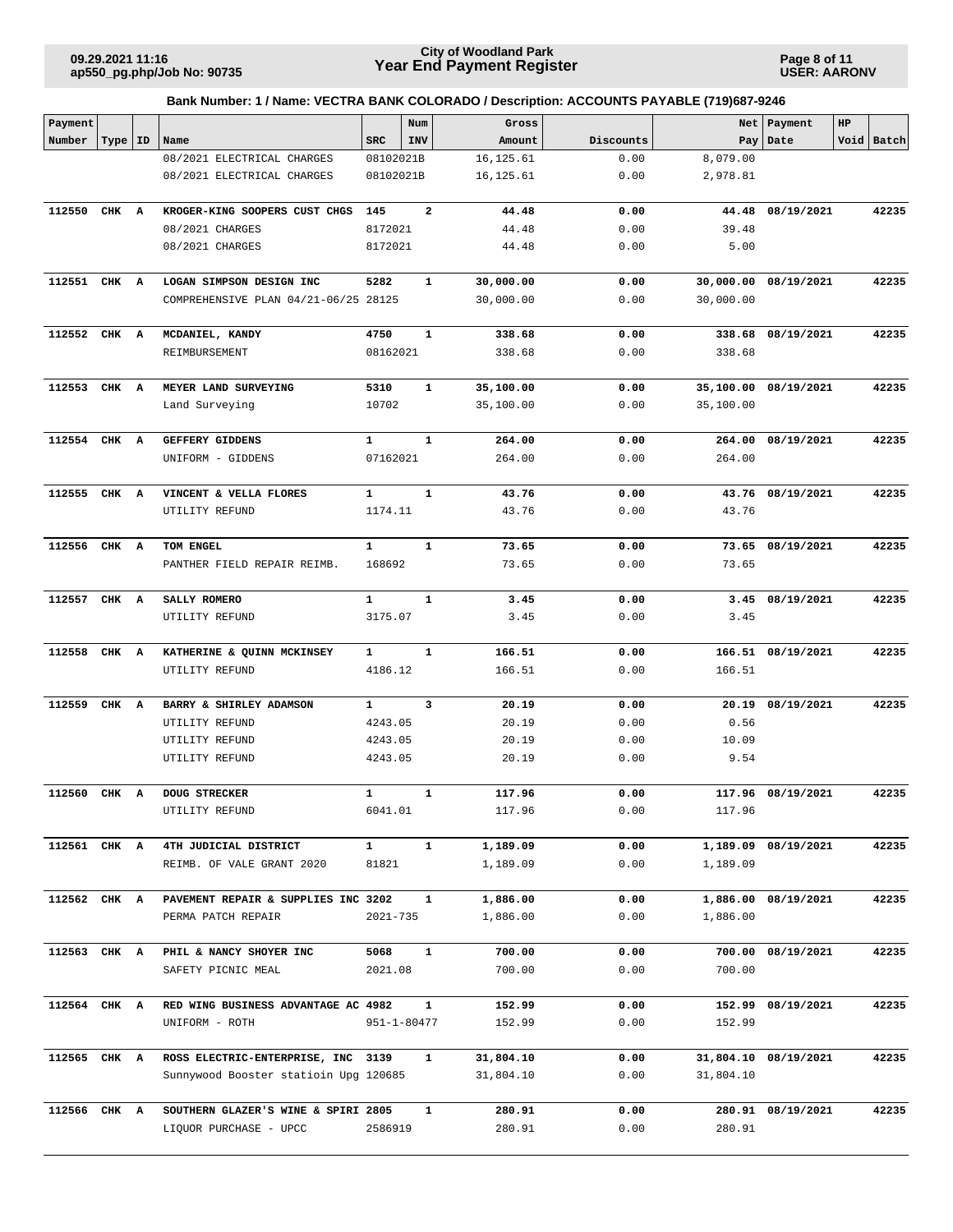**Page 9 of 11 USER: AARONV**

| Payment      |       |    |                                     |            | Num                     | Gross    |                                 |          | Net   Payment       | HP |            |
|--------------|-------|----|-------------------------------------|------------|-------------------------|----------|---------------------------------|----------|---------------------|----|------------|
| Number       | Type  | ID | Name                                | <b>SRC</b> | INV                     | Amount   | Discounts                       | Pay      | Date                |    | Void Batch |
| 112567       | CHK   | A  | STANLEY CONVERGENT SECURITY SO 4042 |            | 2                       | 752.48   | 0.00                            | 752.48   | 08/19/2021          |    | 42235      |
|              |       |    | 05/2021 MAINTENANCE                 | 6001326322 |                         | 376.24   | 0.00                            | 376.24   |                     |    |            |
|              |       |    | 06/2021 MAINTENANCE                 | 6001391704 |                         | 376.24   | 0.00                            | 376.24   |                     |    |            |
| 112568       | CHK A |    | RED BARON CAR WASH                  | 4191       | $\overline{\mathbf{2}}$ | 84.00    | 0.00                            | 84.00    | 08/19/2021          |    | 42235      |
|              |       |    | 07/2021 CHARGES                     | 1896       |                         | 84.00    | 0.00                            | 5.00     |                     |    |            |
|              |       |    | 07/2021 CHARGES                     | 1896       |                         | 84.00    | 0.00                            | 79.00    |                     |    |            |
|              |       |    |                                     |            |                         |          |                                 |          |                     |    |            |
| 112569       | CHK A |    | TELLER COUNTY WASTE                 | 4158       | $\mathbf{1}$            | 350.00   | 0.00                            | 350.00   | 08/19/2021          |    | 42235      |
|              |       |    | 08/2021 PORTABLE RESTROOMS          | 18603      |                         | 350.00   | 0.00                            | 350.00   |                     |    |            |
| 112570       | CHK A |    | THE AQUEOUS SOLUTION, INC.          | 3016       | $\mathbf{1}$            | 1,050.82 | 0.00                            |          | 1,050.82 08/19/2021 |    | 42235      |
|              |       |    | CHEMICALS - WAC                     | 86495      |                         | 1,050.82 | 0.00                            | 1,050.82 |                     |    |            |
|              |       |    |                                     |            |                         |          |                                 |          |                     |    |            |
| 112571       | CHK   | A  | US POSTAL SERVICE                   | 516        | $\mathbf{2}$            | 3,000.00 | 0.00                            |          | 3,000.00 08/19/2021 |    | 42235      |
|              |       |    | UTILITY BILL MAILING                | 08092021   |                         | 3,000.00 | 0.00                            | 1,950.00 |                     |    |            |
|              |       |    | UTILITY BILL MAILING                | 08092021   |                         | 3,000.00 | 0.00                            | 1,050.00 |                     |    |            |
| 112572 CHK A |       |    | WAGNER EQUIPMENT CO.                | 666        | 1                       | 38.60    | 0.00                            |          | 38.60 08/19/2021    |    | 42235      |
|              |       |    | CAT KEYS - STREETS                  |            | P39CO368609             | 38.60    | 0.00                            | 38.60    |                     |    |            |
|              |       |    |                                     |            |                         |          |                                 |          |                     |    |            |
| 112573       | CHK A |    | WHISLER INDUSTRIAL SUPPLY           | 682        | $\mathbf{1}$            | 184.84   | 0.00                            |          | 184.84 08/19/2021   |    | 42235      |
|              |       |    | REPAIR #1                           | 2409554    |                         | 184.84   | 0.00                            | 184.84   |                     |    |            |
| 112574 CHK A |       |    | WOODLAND HARDWARE & RENTAL          | 2739       | $\overline{\mathbf{4}}$ | 1,409.52 | 0.00                            |          | 1,409.52 08/19/2021 |    | 42235      |
|              |       |    | 07/2021 CHARGES                     | 7312021    |                         | 1,409.52 | 0.00                            | 134.18   |                     |    |            |
|              |       |    | 07/2021 CHARGES                     | 7312021    |                         | 1,409.52 | 0.00                            | 231.42   |                     |    |            |
|              |       |    | 07/2021 CHARGES                     | 7312021    |                         | 1,409.52 | 0.00                            | 1,025.34 |                     |    |            |
|              |       |    | 07/2021 CHARGES                     | 7312021    |                         | 1,409.52 | 0.00                            | 18.58    |                     |    |            |
|              |       |    |                                     |            |                         |          |                                 |          |                     |    |            |
| 112575       | CHK   | A  | AMERICAN RED CROSS                  | 857        | 1                       | 78.00    | 0.00                            | 78.00    | 08/26/2021          |    | 42252      |
|              |       |    | Lifeguard Instructor                | 22367775   |                         | 78.00    | 0.00                            | 78.00    |                     |    |            |
| 112576       | CHK A |    | <b>BLACK HILLS ENERGY</b>           | 4035       | $\overline{\mathbf{4}}$ | 2,917.54 | 0.00                            |          | 2,917.54 08/26/2021 |    | 42252      |
|              |       |    | Utility Charges                     | 08232021   |                         | 2,917.54 | 0.00                            | 145.30   |                     |    |            |
|              |       |    | Utility Charges                     | 08232021   |                         | 2,917.54 | 0.00                            | 571.98   |                     |    |            |
|              |       |    | Utility Charges                     | 08232021   |                         | 2,917.54 | 0.00                            | 2,076.95 |                     |    |            |
|              |       |    | Utility Charges                     | 08232021   |                         | 2,917.54 | ${\bf 0}$ . ${\bf 0}$ ${\bf 0}$ | 123.31   |                     |    |            |
| 112577 CHK A |       |    | BRIAN E. BUNDY                      | 5208       | $\mathbf{1}$            | 840.00   | 0.00                            |          | 840.00 08/26/2021   |    | 42252      |
|              |       |    | Acct. Support Services              | 08222021   |                         | 840.00   | 0.00                            | 840.00   |                     |    |            |
|              |       |    |                                     |            |                         |          |                                 |          |                     |    |            |
| 112578       | CHK A |    | CASEY'S LUMBER, INC.                | 123        | $\mathbf{1}$            | 2,400.00 | 0.00                            |          | 2,400.00 08/26/2021 |    | 42252      |
|              |       |    | Mulch-WWTP                          | 18605      |                         | 2,400.00 | 0.00                            | 2,400.00 |                     |    |            |
| 112579 CHK A |       |    | CHAD MILDBRANDT                     | 5159       | $\mathbf{1}$            | 198.00   | 0.00                            |          | 198.00 08/26/2021   |    | 42252      |
|              |       |    | Bartending- UPCC                    | 08232021   |                         | 198.00   | 0.00                            | 198.00   |                     |    |            |
| 112580       | CHK A |    | CINTAS CORPORATION NO 2             | 4977       | $\mathbf{2}$            | 155.41   | 0.00                            |          | 155.41 08/26/2021   |    | 42252      |
|              |       |    | Uniforms-Fleet                      | 4092883459 |                         | 68.45    | 0.00                            | 68.45    |                     |    |            |
|              |       |    | Uniform-Fleet                       | 4093548502 |                         | 86.96    | 0.00                            | 86.96    |                     |    |            |
|              |       |    |                                     |            |                         |          |                                 |          |                     |    |            |
| 112581 CHK A |       |    | CINTAS FIRE PROTECTION              | 3604       | 7                       | 3,096.19 | 0.00                            | 3,096.19 | 08/26/2021          |    | 42252      |
|              |       |    | Fire Inspection-WTP                 | OF47561178 |                         | 292.11   | 0.00                            | 292.11   |                     |    |            |
|              |       |    | Fire Inspection-Fleet               | OF47561179 |                         | 411.00   | 0.00                            | 411.00   |                     |    |            |
|              |       |    | Fire Inspection-PW                  | OF47561194 |                         | 646.38   | 0.00                            | 646.38   |                     |    |            |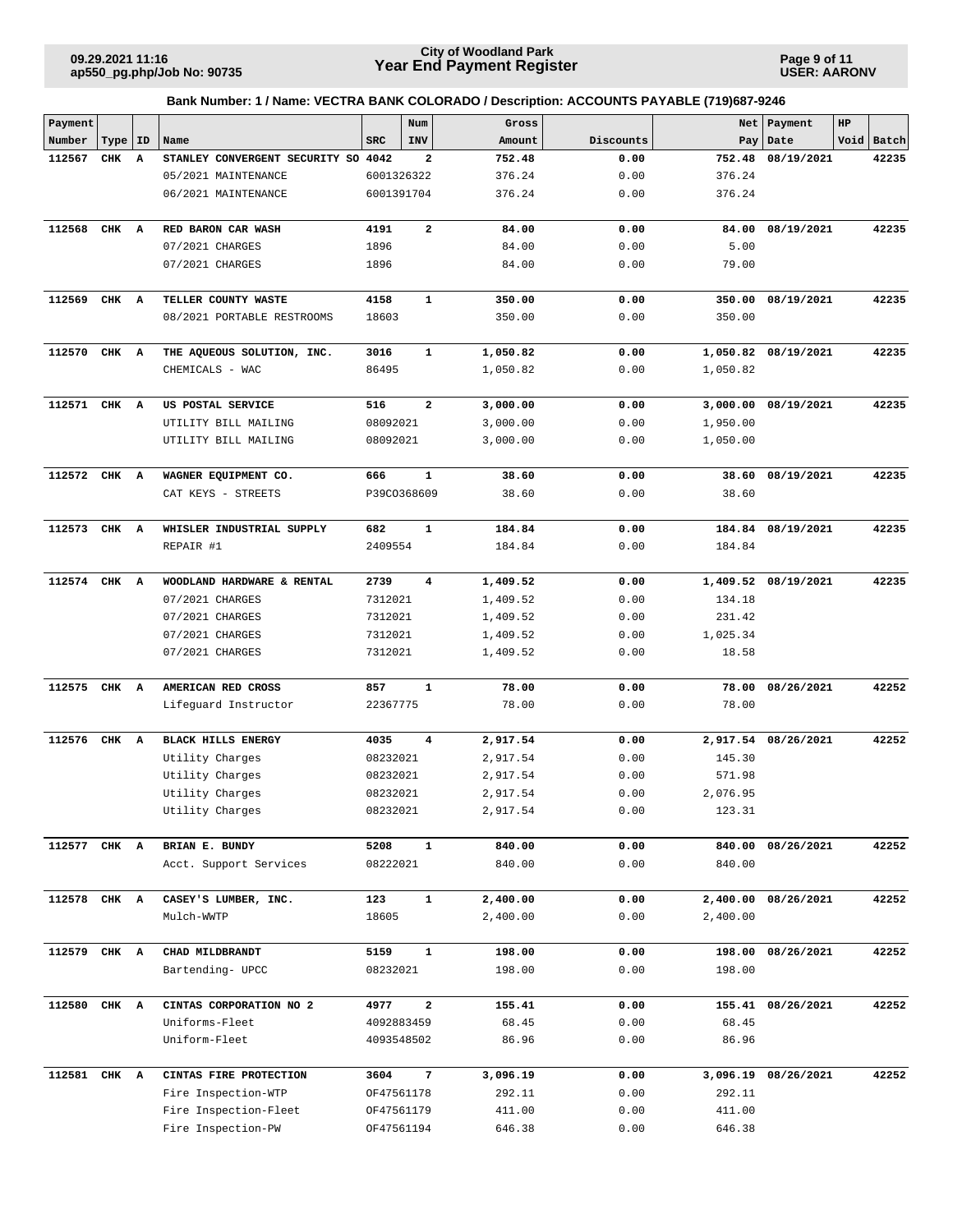**Page 10 of 11 USER: AARONV**

| Payment      |       |    |                                               |              | Num            | Gross                                            |           | Net       | Payment              | HP |            |
|--------------|-------|----|-----------------------------------------------|--------------|----------------|--------------------------------------------------|-----------|-----------|----------------------|----|------------|
| Number       | Type  | ID | Name                                          | <b>SRC</b>   | INV            | Amount                                           | Discounts | Pay       | Date                 |    | Void Batch |
|              |       |    | Fire Inspection                               |              | OF47561196     | 90.81                                            | 0.00      | 90.81     |                      |    |            |
|              |       |    | Fire Inspection                               |              | OF47561219     | 222.65                                           | 0.00      | 222.65    |                      |    |            |
|              |       |    | Fire Inspection                               |              | OF47561220     | 424.41                                           | 0.00      | 424.41    |                      |    |            |
|              |       |    | Fire Inspection-UPCC                          |              | OF47561221     | 1,008.83                                         | 0.00      | 1,008.83  |                      |    |            |
| 112582       | CHK A |    | COLORADO ANALYTICAL LAB                       | 4028         | $\mathbf{2}$   | 234.00                                           | 0.00      | 234.00    | 08/26/2021           |    | 42252      |
|              |       |    | Lab Services- WW                              | 210803060    |                | 112.00                                           | 0.00      | 112.00    |                      |    |            |
|              |       |    | Lab Services-WWTP                             | 210803061    |                | 122.00                                           | 0.00      | 122.00    |                      |    |            |
|              |       |    |                                               |              |                |                                                  |           |           |                      |    |            |
| 112583       | CHK A |    | DOCUMART COPIES & PRINTING                    | 3252         | $\mathbf 1$    | 235.00                                           | 0.00      | 235.00    | 08/26/2021           |    | 42252      |
|              |       |    | Police Supplies Bus Cards                     | 367294       |                | 235.00                                           | 0.00      | 235.00    |                      |    |            |
| 112584       | CHK   | A  | FAITHFUL FRIENDS ANIMAL HOSPIT 5183           |              | 1              | 632.38                                           | 0.00      |           | 632.38 08/26/2021    |    | 42252      |
|              |       |    | K-9 Vaccines                                  | 105796       |                | 632.38                                           | 0.00      | 632.38    |                      |    |            |
|              |       |    |                                               |              |                |                                                  |           |           |                      |    |            |
| 112585       | CHK A |    | GRAINGER INC.                                 | 282          | $\overline{a}$ | 605.80                                           | 0.00      | 605.80    | 08/26/2021           |    | 42252      |
|              |       |    | Supplies-WWTP                                 |              | 9016935125     | 389.00                                           | 0.00      | 389.00    |                      |    |            |
|              |       |    | Fuse-WWTP                                     |              | 9018049446     | 216.80                                           | 0.00      | 216.80    |                      |    |            |
|              |       |    |                                               |              |                |                                                  |           |           |                      |    |            |
| 112586       | CHK A |    | HARRELL'S INC                                 | 5104         | $\mathbf{1}$   | 660.00                                           | 0.00      |           | 660.00 08/26/2021    |    | 42252      |
|              |       |    | Chemicals-B&G                                 |              | INV01531801    | 660.00                                           | 0.00      | 660.00    |                      |    |            |
| 112587       | CHK A |    | HAYNES MECHANICAL SYSTEMS                     | 3359         | 2              | 5,363.00                                         | 0.00      |           | 5,363.00 08/26/2021  |    | 42252      |
|              |       |    | Client Service/Proactive Preve SRVCE000098902 |              |                | 2,238.00                                         | 0.00      | 2,238.00  |                      |    |            |
|              |       |    | Client Service/Proactive Preve SRVCE000098903 |              |                | 3,125.00                                         | 0.00      | 3,125.00  |                      |    |            |
|              |       |    |                                               |              |                |                                                  |           |           |                      |    |            |
| 112588       | CHK A |    | HIGH COUNTRY PEST CONTROL                     | 3822         | $\mathbf{1}$   | 575.70                                           | 0.00      |           | 575.70 08/26/2021    |    | 42252      |
|              |       |    | 08/2021-01/2022 Contract- PD                  | 08162021     |                | 575.70                                           | 0.00      | 575.70    |                      |    |            |
|              |       |    |                                               |              |                |                                                  |           |           |                      |    |            |
| 112589       | CHK A |    | IREA                                          | 343          | $\mathbf{2}$   | 13,641.77                                        | 0.00      |           | 13,641.77 08/26/2021 |    | 42252      |
|              |       |    | 08/2021 Electrical Charges                    | 08242021C    |                | 13,641.77                                        | 0.00      | 11,517.28 |                      |    |            |
|              |       |    | 08/2021 Electrical Charges                    | 08242021C    |                | 13,641.77                                        | 0.00      | 2,124.49  |                      |    |            |
| 112590       | CHK A |    | JDS - HYDRO CONSULTANTS, INC.                 | 2894         | $\mathbf 1$    | 4,000.00                                         | 0.00      |           | 4,000.00 08/26/2021  |    | 42252      |
|              |       |    | North Well Field                              | 10917-02     |                | 4,000.00                                         | 0.00      | 4,000.00  |                      |    |            |
|              |       |    |                                               |              |                |                                                  |           |           |                      |    |            |
| 112591 CHK A |       |    | KIMLEY-HORN AND ASSOCIATES, INC 5164          |              | 1              | 21,375.00                                        | 0.00      |           | 21,375.00 08/26/2021 |    | 42252      |
|              |       |    | Hwy 67 Widening                               |              |                | $096883003 - 0721 \qquad 21 \, , 375 \, . \, 00$ | 0.00      | 21,375.00 |                      |    |            |
| 112592 CHK A |       |    | KYRA KIDD                                     | 5303         | $\mathbf{1}$   | 61.60                                            | 0.00      |           | 61.60 08/26/2021     |    | 42252      |
|              |       |    | Official P&R                                  | 08232021     |                | 61.60                                            | 0.00      | 61.60     |                      |    |            |
|              |       |    |                                               |              |                |                                                  |           |           |                      |    |            |
| 112593 CHK A |       |    | LEWAN & ASSOCIATES, INC.                      | 398          | $\mathbf{1}$   | 1,417.70                                         | 0.00      |           | 1,417.70 08/26/2021  |    | 42252      |
|              |       |    | 8/21-9/21 Contract                            | IN1305074    |                | 1,417.70                                         | 0.00      | 1,417.70  |                      |    |            |
| 112594 CHK A |       |    | JULIE DUCOMMUN                                | $\mathbf{1}$ | $\mathbf{1}$   | 80.00                                            | 0.00      |           | 80.00 08/26/2021     |    | 42252      |
|              |       |    | Recreation Program Refund                     | 08242021     |                | 80.00                                            | 0.00      | 80.00     |                      |    |            |
|              |       |    |                                               |              |                |                                                  |           |           |                      |    |            |
| 112595 CHK A |       |    | MUNIREVS INC                                  | 5196         | $\mathbf{1}$   | 2,120.50                                         | 0.00      |           | 2,120.50 08/26/2021  |    | 42252      |
|              |       |    | VRBO Monitoring & Licensing                   | 6116         |                | 2,120.50                                         | 0.00      | 2,120.50  |                      |    |            |
|              |       |    |                                               |              |                |                                                  |           |           |                      |    |            |
| 112596 CHK A |       |    | PERKINS MOTOR CITY DODGE                      | 2354         | $\mathbf{1}$   | 287.19                                           | 0.00      |           | 287.19 08/26/2021    |    | 42252      |
|              |       |    | Repair #38                                    | 469762       |                | 287.19                                           | 0.00      | 287.19    |                      |    |            |
| 112597 CHK A |       |    | PHIL LONG FORD                                | 504          | $\mathbf{2}$   | 535.97                                           | 0.00      |           | 535.97 08/26/2021    |    | 42252      |
|              |       |    | Repair #5                                     | 851067       |                | 60.28                                            | 0.00      | 60.28     |                      |    |            |
|              |       |    |                                               |              |                |                                                  |           |           |                      |    |            |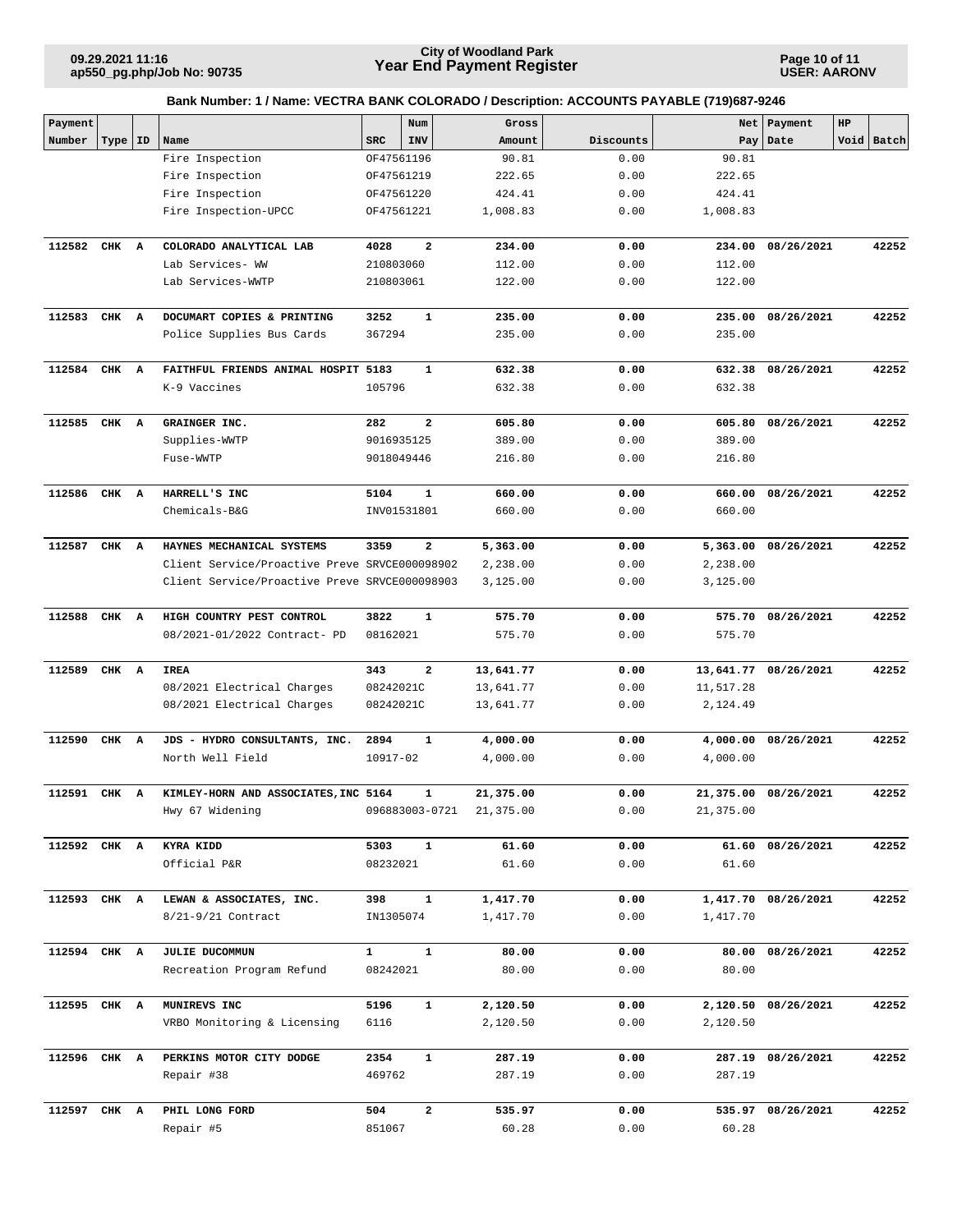**Page 11 of 11 USER: AARONV**

| Payment      |                 |                                     |            | Num            | Gross       |           |              | Net Payment         | <b>HP</b> |            |
|--------------|-----------------|-------------------------------------|------------|----------------|-------------|-----------|--------------|---------------------|-----------|------------|
| Number       | Type   ID       | Name                                | <b>SRC</b> | <b>INV</b>     | Amount      | Discounts | Pay          | Date                |           | Void Batch |
|              |                 | Repair #48                          | 851259     |                | 475.69      | 0.00      | 475.69       |                     |           |            |
|              |                 |                                     |            |                |             |           |              |                     |           |            |
| 112598       | CHK A           | PIONEER MANUFACTURING COMPANY       | 2628       | $\mathbf{1}$   | 1,451.20    | 0.00      |              | 1,451.20 08/26/2021 |           | 42252      |
|              |                 | Athletic Field Paint                | INV800180  |                | 1,451.20    | 0.00      | 1,451.20     |                     |           |            |
| 112599       | CHK A           | ROTH, MITCHELL                      | 4450       | $\mathbf{1}$   | 280.78      | 0.00      |              | 280.78 08/26/2021   |           | 42252      |
|              |                 | Traffic Paint                       | 2021.08    |                | 280.78      | 0.00      | 280.78       |                     |           |            |
| 112600       | CHK A           | SHERWIN-WILLIAMS                    | 1890       | $\mathbf{1}$   | 87.95       | 0.00      |              | 87.95 08/26/2021    |           | 42252      |
|              |                 | Restriping                          | $2008 - 4$ |                | 87.95       | 0.00      | 87.95        |                     |           |            |
| 112601 CHK A |                 | SNO-WHITE LINEN & UNIFORM, INC 581  |            | $\mathbf{1}$   | 95.84       | 0.00      |              | 95.84 08/26/2021    |           | 42252      |
|              |                 | Event Expense                       | S88776     |                | 95.84       | 0.00      | 95.84        |                     |           |            |
| 112602       | CHK A           | SOUTHERN GLAZER'S WINE & SPIRI 2805 |            | $\mathbf{1}$   | 369.29      | 0.00      |              | 369.29 08/26/2021   |           | 42252      |
|              |                 | Liquor-UPCC                         | 2592974    |                | 369.29      | 0.00      | 369.29       |                     |           |            |
| 112603       | CHK A           | STANLEY CONVERGENT SECURITY SO 4042 |            | $\mathbf{1}$   | 376.24      | 0.00      |              | 376.24 08/26/2021   |           | 42252      |
|              |                 | 06/2021 Maintenance                 | 6001588317 |                | 376.24      | 0.00      | 376.24       |                     |           |            |
| 112604       | CHK A           | TWIN LAKES RESERVOIR/CANAL CO. 637  |            | $\mathbf{1}$   | 300.00      | 0.00      |              | 300.00 08/26/2021   |           | 42252      |
|              |                 | Transfer Fees                       | 2404       |                | 300.00      | 0.00      | 300.00       |                     |           |            |
| 112605 CHK A |                 | <b>USA BLUEBOOK</b>                 | 1779       | $\mathbf{1}$   | 223.76      | 0.00      |              | 223.76 08/26/2021   |           | 42252      |
|              |                 | Supplies-WWTP                       | 679651     |                | 223.76      | 0.00      | 223.76       |                     |           |            |
| 112606 CHK A |                 | WANCO, INC.                         | 3905       | $\overline{a}$ | 342.00      | 0.00      |              | 342.00 08/26/2021   |           | 42252      |
|              |                 | Parts                               | 63414      |                | 278.00      | 0.00      | 278.00       |                     |           |            |
|              |                 | Parts                               | 63588      |                | 64.00       | 0.00      | 64.00        |                     |           |            |
|              | REGISTER TOTALS | Checks: 172<br>Voids: 0             |            | 248            | 663, 223.80 | 0.00      | 663, 223, 80 |                     |           |            |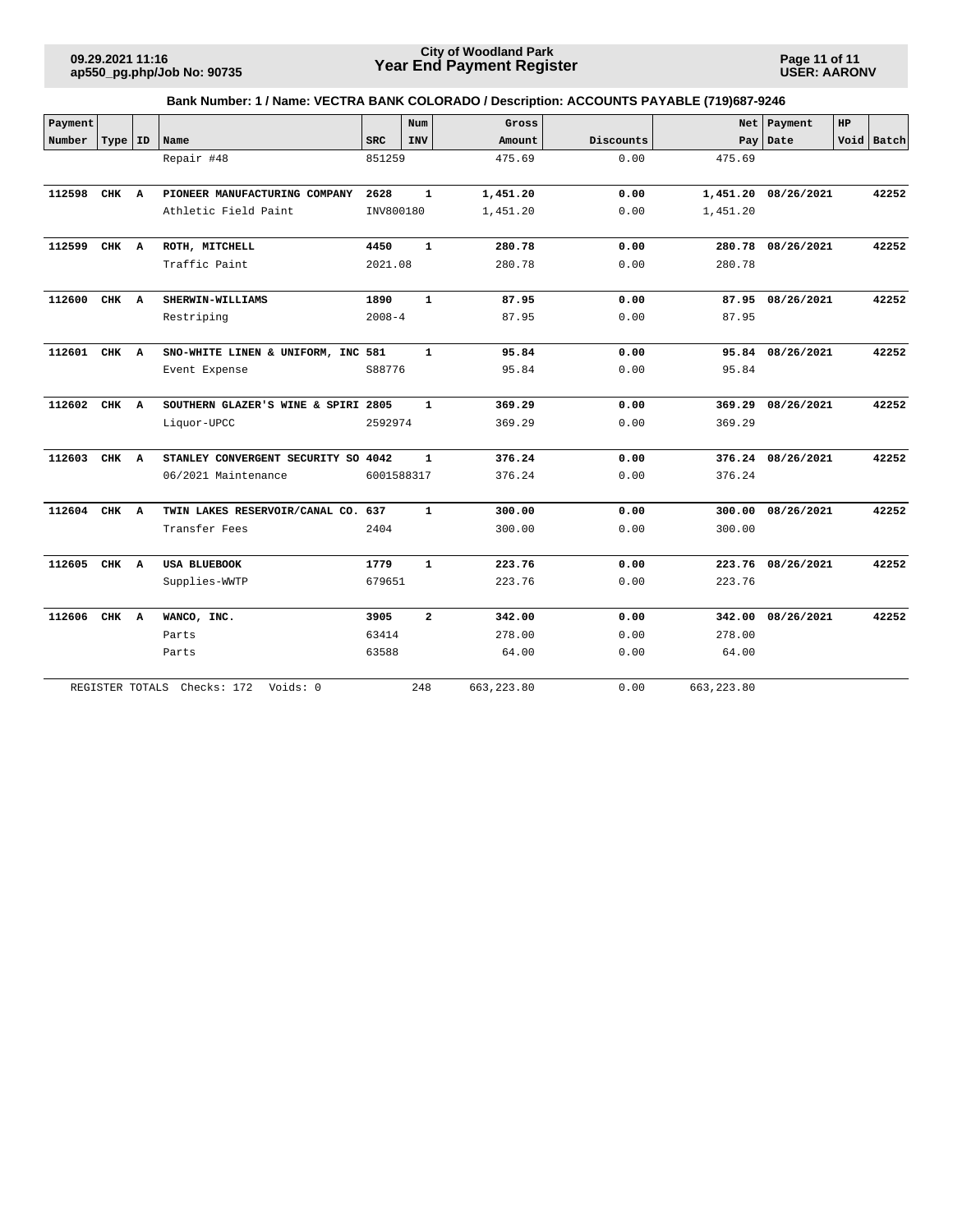|                         | Bank Number: 99 / Name: VECTRA BANK COLORADO/PAYROLL / Description: PAYROLL ACCOUNT |              |                                |          |          |              |
|-------------------------|-------------------------------------------------------------------------------------|--------------|--------------------------------|----------|----------|--------------|
| Payment Number Position |                                                                                     |              | Num INV Gross Amount Discounts |          | Net Pay  | Payment Date |
|                         | 18722 Lifeguard                                                                     | 1            | 104.72                         | 8.01     | 96.71    | 8/13/2021    |
|                         | 18723 Lifeguard                                                                     | $\mathbf{1}$ | 249.48                         | 23.09    | 226.39   | 8/13/2021    |
|                         | 18724 Sports Coordinator                                                            | $\mathbf{1}$ | 843.60                         | 167.58   | 676.02   | 8/13/2021    |
|                         | 18725 Lifeguard                                                                     | $\mathbf{1}$ | 277.16                         | 39.73    | 237.43   | 8/13/2021    |
|                         | 18726 Lifeguard                                                                     | $\mathbf{1}$ | 95.48                          | 7.30     | 88.18    | 8/13/2021    |
|                         | 18727 Communication and Mark                                                        | $\mathbf 1$  | 551.32                         | 67.03    | 484.29   | 8/13/2021    |
|                         | 18728 Pool Attendant                                                                | $\mathbf 1$  | 341.88                         | 35.16    | 306.72   | 8/13/2021    |
|                         | 18729 MWI PBG                                                                       | $\mathbf 1$  | 1,283.18                       | 289.97   | 993.21   | 8/13/2021    |
|                         | 18730 Lifeguard                                                                     | $\mathbf{1}$ | 61.60                          | 4.71     | 56.89    | 8/13/2021    |
|                         | 18731 Lifeguard                                                                     | $\mathbf{1}$ | 234.08                         | 21.90    | 212.18   | 8/13/2021    |
|                         | 18732 Lifeguard                                                                     | $\mathbf{1}$ | 206.36                         | 17.78    | 188.58   | 8/13/2021    |
|                         | 47483 Crew Chief - Field Ser                                                        | $\mathbf{1}$ | 2,561.84                       | 938.37   | 1,623.47 | 8/13/2021    |
|                         | 47484 Corporal                                                                      | $\mathbf 1$  | 3,265.34                       | 691.47   | 2,573.87 | 8/13/2021    |
|                         | 47485 Sports Coordinator                                                            | $\mathbf 1$  | 1,272.60                       | 358.23   | 914.37   | 8/13/2021    |
|                         | 47486 Dispatcher II                                                                 | $\mathbf 1$  | 1,977.84                       | 534.50   | 1,443.34 | 8/13/2021    |
|                         | 47487 System Admin.                                                                 | $\mathbf 1$  | 2,559.69                       | 815.28   | 1,744.41 | 8/13/2021    |
|                         | 47488 Dispatcher I                                                                  | $\mathbf 1$  | 1,724.08                       | 446.86   | 1,277.22 | 8/13/2021    |
|                         | 47489 Maint. Worker III - Fi                                                        | $\mathbf 1$  | 1,819.26                       | 576.11   | 1,243.15 | 8/13/2021    |
| 47490 MPO               |                                                                                     | $\mathbf 1$  | 2,262.14                       | 515.30   | 1,746.84 | 8/13/2021    |
|                         | 47491 Public Works Director                                                         | $\mathbf 1$  | 14,573.94                      | 6,881.09 | 7,692.85 | 8/13/2021    |
|                         | 47492 Utility Billing Techni                                                        | $\mathbf 1$  | 1,752.80                       | 576.84   | 1,175.96 | 8/13/2021    |
|                         | 47493 Planning and Building                                                         | $\mathbf{1}$ | 2,003.62                       | 580.69   | 1,422.93 | 8/13/2021    |
|                         | 47494 Victims Advocate                                                              | $\mathbf 1$  | 925.10                         | 190.90   | 734.20   | 8/13/2021    |
|                         | 47495 Water Fitness Instruct                                                        | $\mathbf 1$  | 152.25                         | 11.65    | 140.60   | 8/13/2021    |
|                         | 47496 WWTO                                                                          | $\mathbf 1$  | 1,649.00                       | 390.48   | 1,258.52 | 8/13/2021    |
| 47497 WTO               |                                                                                     | $\mathbf 1$  | 2,393.00                       | 1,320.80 | 1,072.20 | 8/13/2021    |
|                         | 47498 Police Officer I                                                              | $\mathbf{1}$ | 2,153.24                       | 434.27   | 1,718.97 | 8/13/2021    |
|                         | 47499 Lifeguard                                                                     | $\mathbf 1$  | 554.40                         | 101.05   | 453.35   | 8/13/2021    |
|                         | 47500 MUNICIPAL COURT CLERK                                                         | $\mathbf{1}$ | 1,113.00                       | 236.82   | 876.18   | 8/13/2021    |
|                         | 47501 Maint. Worker I I- Str                                                        | $\mathbf{1}$ | 1,511.20                       | 405.86   | 1,105.34 | 8/13/2021    |
|                         | 47502 Corporal                                                                      | $\mathbf 1$  | 2,792.28                       | 947.21   | 1,845.07 | 8/13/2021    |
|                         | 47503 Corporal                                                                      | $\mathbf{1}$ | 2,807.54                       | 914.95   | 1,892.59 | 8/13/2021    |
|                         | 47504 Dispatcher I                                                                  | 1            | 2,143.64                       | 565.27   | 1,578.37 | 8/13/2021    |
|                         | 47505 Lifeguard                                                                     | 1            | 221.76                         | 16.96    | 204.80   | 8/13/2021    |
|                         | 47506 Police Officer I                                                              | 1            | 2,581.91                       | 526.23   | 2,055.68 | 8/13/2021    |
|                         | 47507 Accounting Manager                                                            | $\mathbf 1$  | 2,663.95                       | 890.53   | 1,773.42 | 8/13/2021    |
|                         | 47508 Event Center Coordinat                                                        | 1            | 1,764.48                       | 542.13   | 1,222.35 | 8/13/2021    |
|                         | 47509 Detective/MPO                                                                 | 1            | 3,821.08                       | 748.61   | 3,072.47 | 8/13/2021    |
|                         | 47510 Assistant to the City                                                         | 1            | 2,557.85                       | 825.00   | 1,732.85 | 8/13/2021    |
|                         | 47511 Water Treatment Operat                                                        | 1            | 1,995.27                       | 664.67   | 1,330.60 | 8/13/2021    |
|                         | 47512 Lifeguard                                                                     | 1            | 656.04                         | 90.51    | 565.53   | 8/13/2021    |
|                         | 47513 Police Officer I                                                              | 1            | 2,143.38                       | 482.64   | 1,660.74 | 8/13/2021    |
|                         | 47514 IT Intern                                                                     | 1            | 458.16                         | 49.05    | 409.11   | 8/13/2021    |
|                         | 47515 Front Desk Representat                                                        | $\mathbf{1}$ | 705.71                         | 101.28   | 604.43   | 8/13/2021    |
|                         | 47516 Maintenance Worker I -                                                        | $\mathbf{1}$ | 1,407.84                       | 398.36   | 1,009.48 | 8/13/2021    |
|                         | 47517 Interim Chief of Polic                                                        | $\mathbf{1}$ | 6,221.15                       | 1,504.22 | 4,716.93 | 8/13/2021    |
|                         | 47518 Maint. Worker II Stree                                                        | 1            | 1,547.17                       | 496.31   | 1,050.86 | 8/13/2021    |
|                         | 47519 PD Admin Assist/Teen C                                                        | $\mathbf{1}$ | 1,896.36                       | 557.51   | 1,338.85 | 8/13/2021    |
|                         | 47520 Commander                                                                     | $\mathbf{1}$ | 3,248.86                       | 1,302.87 | 1,945.99 | 8/13/2021    |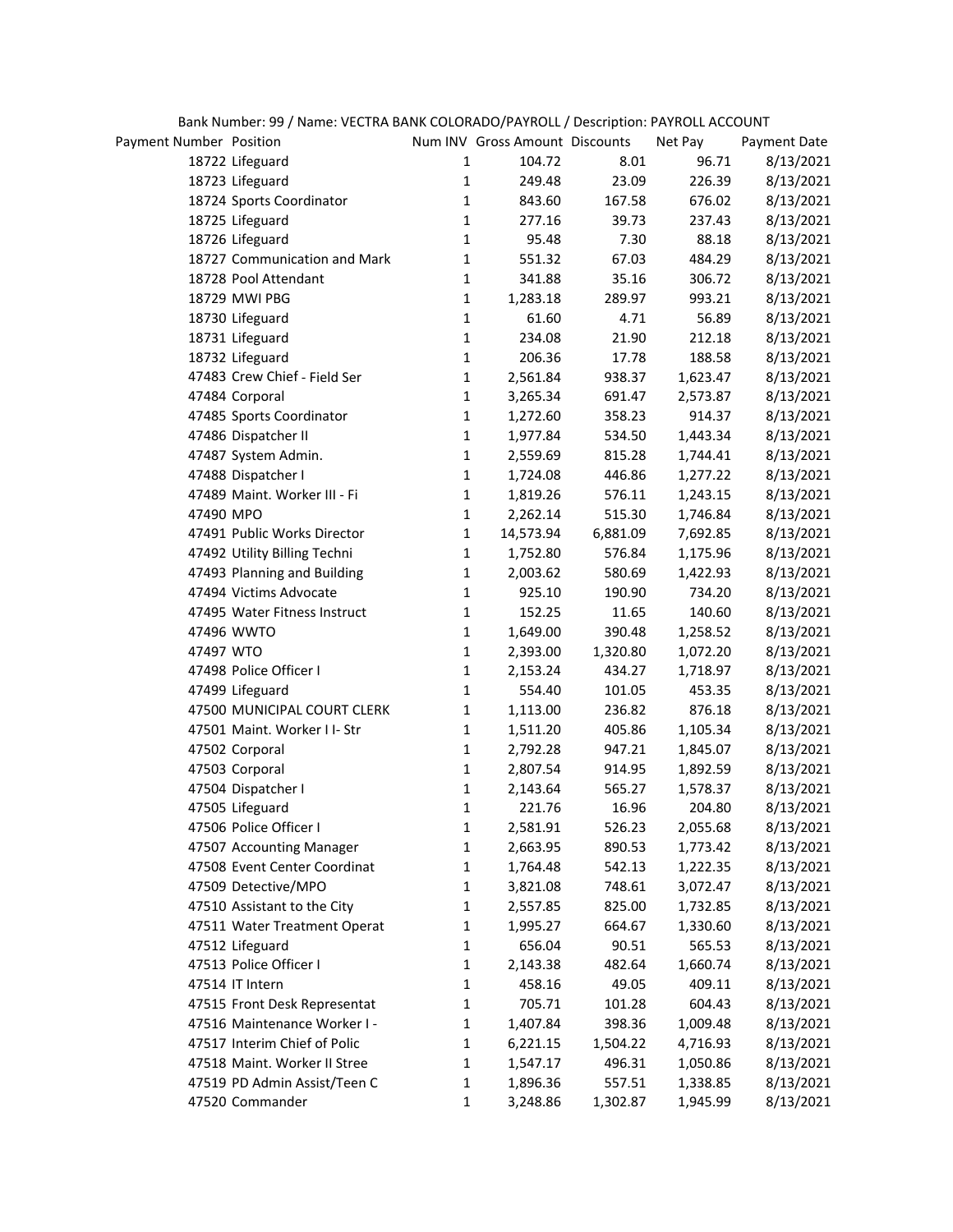| 47521 Finance Admin. Asst./C | $\mathbf{1}$ | 1,580.00 | 517.02   | 1,062.98 | 8/13/2021 |
|------------------------------|--------------|----------|----------|----------|-----------|
| 47522 Sergeant               | $\mathbf{1}$ | 2,964.06 | 1,095.32 | 1,868.74 | 8/13/2021 |
| 47523 Dispatch II            | $\mathbf{1}$ | 1,765.75 | 377.03   | 1,388.72 | 8/13/2021 |
| 47524 HR Generalist          | $\mathbf{1}$ | 2,203.06 | 907.89   | 1,295.17 | 8/13/2021 |
| 47525 Communication and Mark | 1            | 1,694.40 | 420.78   | 1,273.62 | 8/13/2021 |
| 47526 Police Officer I       | $\mathbf{1}$ | 1,981.28 | 348.26   | 1,633.02 | 8/13/2021 |
| 47527 Pool Attendant         | 1            | 552.13   | 67.18    | 484.95   | 8/13/2021 |
| 47528 Parks and Rec Director | $\mathbf{1}$ | 3,577.32 | 1,346.64 | 2,230.68 | 8/13/2021 |
| 47529 Lifeguard              | $\mathbf{1}$ | 295.64   | 42.98    | 252.66   | 8/13/2021 |
| 47530 WFI/WSI                | $\mathbf{1}$ | 101.50   | 7.76     | 93.74    | 8/13/2021 |
| 47531 City Manager           | $\mathbf{1}$ | 5,153.85 | 1,624.34 | 3,529.51 | 8/13/2021 |
| 47532 City Clerk/Deputy City | $\mathbf{1}$ | 3,577.32 | 2,094.27 | 1,483.05 | 8/13/2021 |
| 47533 Zoning/Code Enforcemen | $\mathbf{1}$ | 2,000.80 | 464.92   | 1,535.88 | 8/13/2021 |
| 47534 Finance Technician     | $\mathbf{1}$ | 1,547.20 | 471.24   | 1,075.96 | 8/13/2021 |
| 47535 Commander              | $\mathbf{1}$ | 3,248.86 | 820.83   | 2,428.03 | 8/13/2021 |
| 47536 Dispatcher II          | $\mathbf{1}$ | 2,267.30 | 660.72   | 1,606.58 | 8/13/2021 |
| 47537 Part Time Police Offic | $\mathbf{1}$ | 265.00   | 20.27    | 244.73   | 8/13/2021 |
| 47538 Crew Chief - Fleet     | $\mathbf{1}$ | 2,846.50 | 1,215.80 | 1,630.70 | 8/13/2021 |
| 47539 Police Officer         | $\mathbf{1}$ | 2,143.20 | 628.21   | 1,514.99 | 8/13/2021 |
| 47540 PW Admin Assistant     | $\mathbf{1}$ | 1,547.17 | 523.65   | 1,023.52 | 8/13/2021 |
| 47541 Sergeant               | $\mathbf{1}$ | 3,057.86 | 916.20   | 2,141.66 | 8/13/2021 |
| 47542 Maintenance Worker I P | $\mathbf{1}$ | 1,549.87 | 356.28   | 1,193.59 | 8/13/2021 |
| 47543 P&R Sports Site Supv   | $\mathbf{1}$ | 189.28   | 14.48    | 174.80   | 8/13/2021 |
| 47544 Lifeguard              | $\mathbf{1}$ | 312.39   | 23.89    | 288.50   | 8/13/2021 |
| 47545 UPCC-ASSISTANT         | $\mathbf{1}$ | 398.12   | 74.45    | 323.67   | 8/13/2021 |
| 47546 MW II - Streets        | $\mathbf{1}$ | 1,752.19 | 278.00   | 1,474.19 | 8/13/2021 |
| 47547 Admin Assistant P&R    | $\mathbf{1}$ | 1,363.20 | 369.04   | 994.16   | 8/13/2021 |
| 47548 Lifeguard              | $\mathbf{1}$ | 332.64   | 33.45    | 299.19   | 8/13/2021 |
| 47549 WWTO                   | $\mathbf{1}$ | 1,995.65 | 551.60   | 1,444.05 | 8/13/2021 |
| 47550 Lead Lifeguard         | $\mathbf{1}$ | 815.63   | 164.38   | 651.25   | 8/13/2021 |
| 47551 City Planner           | $\mathbf{1}$ | 2,907.80 | 817.65   | 2,090.15 | 8/13/2021 |
| 47552 Construction Inspector | $\mathbf{1}$ | 2,340.49 | 677.85   | 1,662.64 | 8/13/2021 |
| 47553 Police Officer I       | $\mathbf{1}$ | 2,589.36 | 788.93   | 1,800.43 | 8/13/2021 |
| 47554 Pool Attendant         | $\mathbf{1}$ | 304.92   | 30.33    | 274.59   | 8/13/2021 |
| 47555 Maint Tech I           | $\mathbf{1}$ | 705.69   | 463.92   | 241.77   | 8/13/2021 |
| 47556 PLANNG/BUILDING DEPT D | 1            | 3,832.10 | 1,354.19 | 2,477.91 | 8/13/2021 |
| 47557 Dispatcher I           | 1            | 1,955.30 | 520.27   | 1,435.03 | 8/13/2021 |
| 47558 Police Officer I       | $\mathbf 1$  | 2,164.20 | 603.56   | 1,560.64 | 8/13/2021 |
| 47559 Maint. Worker II - Str | 1            | 1,992.80 | 593.08   | 1,399.72 | 8/13/2021 |
| 47560 Police Officer II      | 1            | 2,842.64 | 1,043.31 | 1,799.33 | 8/13/2021 |
| 47561 Pool Attendant         | $\mathbf{1}$ | 791.56   | 120.45   | 671.11   | 8/13/2021 |
| 47562 Utilities Technician   | $\mathbf{1}$ | 2,059.77 | 990.37   | 1,069.40 | 8/13/2021 |
| 47563 Permit Technician      | $\mathbf{1}$ | 744.45   | 229.47   | 514.98   | 8/13/2021 |
| 47564 WWTO                   | $\mathbf 1$  | 2,262.14 | 788.39   | 1,473.75 | 8/13/2021 |
| 47565 Lifeguard              | $\mathbf 1$  | 468.16   | 57.90    | 410.26   | 8/13/2021 |
| 47566 Maintenance Worker II  | $\mathbf{1}$ | 1,499.20 | 352.98   | 1,146.22 | 8/13/2021 |
| 47567 WWTP Chief Operator    | $\mathbf{1}$ | 3,281.85 | 1,330.13 | 1,951.72 | 8/13/2021 |
| 47568 Fleet Mechanic II      | $\mathbf{1}$ | 1,996.00 | 566.47   | 1,429.53 | 8/13/2021 |
| 47569 Dispatch Supervisor    | $\mathbf{1}$ | 2,262.14 | 868.84   | 1,393.30 | 8/13/2021 |
| 47570 Police Officer I       | $\mathbf{1}$ | 2,394.71 | 777.18   | 1,617.53 | 8/13/2021 |
| 47571 Maint. Worker III - St | 1            | 2,431.82 | 825.98   | 1,605.84 | 8/13/2021 |
|                              |              |          |          |          |           |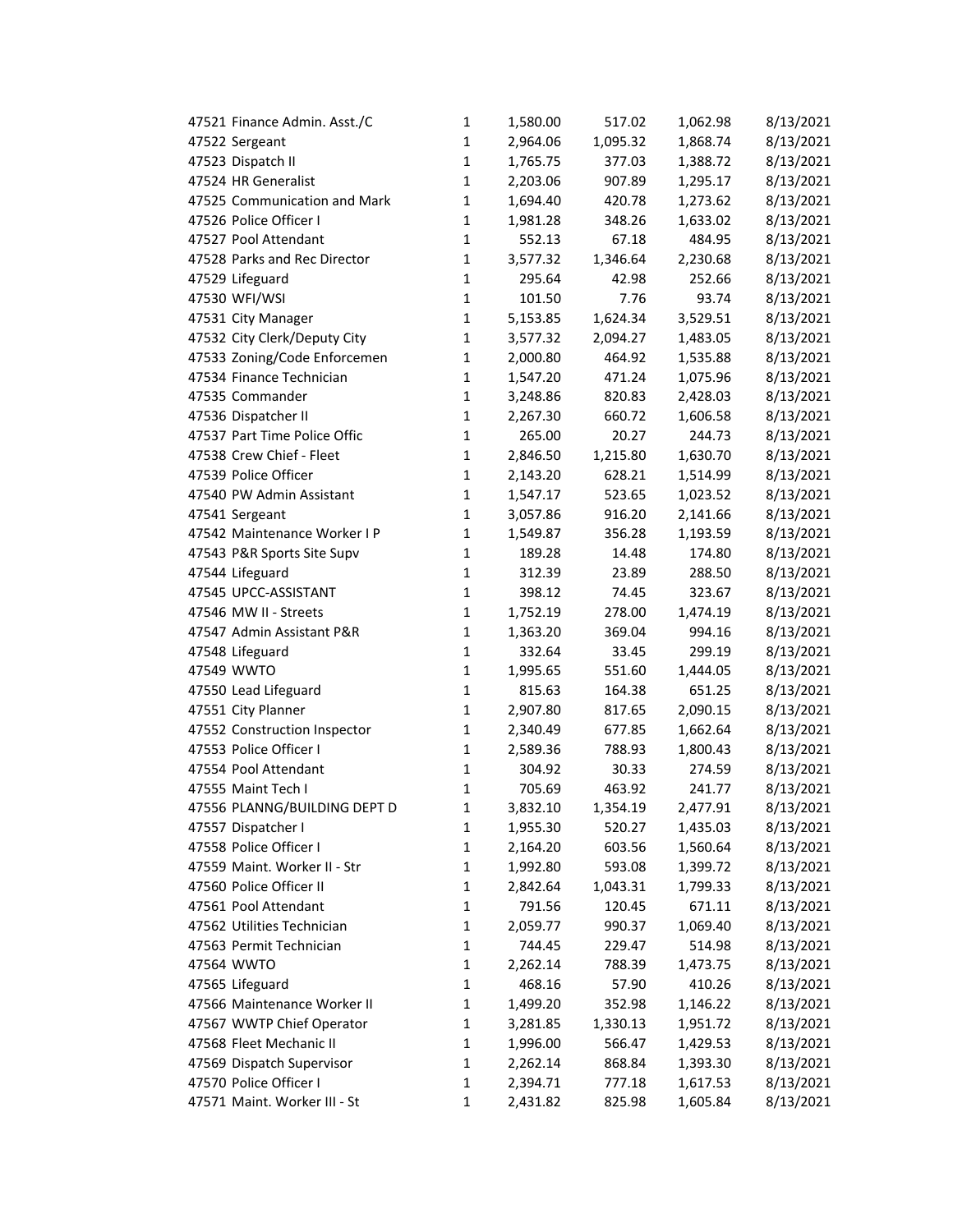| 47572 Crew Chief - PBG       | $\mathbf{1}$ | 2,437.14 | 543.34   | 1,893.80 | 8/13/2021 |
|------------------------------|--------------|----------|----------|----------|-----------|
| 47573 Victims Advocate Coord | 1            | 2,198.04 | 804.69   | 1,393.35 | 8/13/2021 |
| 47574 Maint. Worker I - PBG  | 1            | 1,786.20 | 331.83   | 1,454.37 | 8/13/2021 |
| 47575 Aquatic Manager        | 1            | 2,115.38 | 643.71   | 1,471.67 | 8/13/2021 |
| 47576 WTP CHIEF OPERATOR     | 1            | 3,607.52 | 2,087.16 | 1,520.36 | 8/13/2021 |
| 47577 Assistant Aquatic Mana | 1            | 1,814.63 | 566.72   | 1,247.91 | 8/13/2021 |
| 47578 Utilities Director/Dep | 1            | 4,221.15 | 1,884.05 | 2,337.10 | 8/13/2021 |
| 47579 Front Desk Representat | 1            | 49.69    | 3.80     | 45.89    | 8/13/2021 |
| 47580 Maint. Worker III- PBG | 1            | 1,649.00 | 434.70   | 1,214.30 | 8/13/2021 |
| 18733 Lifeguard              | 1            | 36.96    | 2.83     | 34.13    | 8/13/2021 |
| 18734 Police Officer I       | $\mathbf{1}$ | 2,545.04 | 463.62   | 2,081.42 | 8/27/2021 |
| 18735 Lifeguard              | $\mathbf{1}$ | 91.00    | 6.96     | 84.04    | 8/27/2021 |
| 18736 Lifeguard              | $\mathbf{1}$ | 400.40   | 41.63    | 358.77   | 8/27/2021 |
| 18737 Communication and Mark | $\mathbf{1}$ | 301.84   | 30.10    | 271.74   | 8/27/2021 |
| 18738 Pool Attendant         | $\mathbf{1}$ | 308.00   | 30.55    | 277.45   | 8/27/2021 |
| 18739 MWI PBG                | 1            | 1,236.80 | 277.87   | 958.93   | 8/27/2021 |
| 18740 Finance Director       | 1            | 1,846.31 | 385.88   | 1,460.43 | 8/27/2021 |
| 47581 Crew Chief - Field Ser | 1            | 2,777.98 | 991.44   | 1,786.54 | 8/27/2021 |
| 47582 Corporal               | 1            | 3,517.13 | 736.33   | 2,780.80 | 8/27/2021 |
| 47583 Sports Coordinator     | 1            | 4,414.18 | 1,057.84 | 3,356.34 | 8/27/2021 |
| 47584 Dispatcher II          | $\mathbf 1$  | 1,692.31 | 447.12   | 1,245.19 | 8/27/2021 |
| 47585 System Admin.          | $\mathbf{1}$ | 2,384.69 | 755.38   | 1,629.31 | 8/27/2021 |
| 47586 Dispatcher I           | 1            | 1,499.20 | 392.67   | 1,106.53 | 8/27/2021 |
| 47587 Maint. Worker III - Fi | $\mathbf{1}$ | 1,819.26 | 576.12   | 1,243.14 | 8/27/2021 |
| 47588 MPO                    | 1            | 2,262.14 | 515.30   | 1,746.84 | 8/27/2021 |
| 47589 Utility Billing Techni | 1            | 1,752.80 | 576.83   | 1,175.97 | 8/27/2021 |
| 47590 Planning and Building  | 1            | 2,003.62 | 580.69   | 1,422.93 | 8/27/2021 |
| 47591 Victims Advocate       | 1            | 925.10   | 190.90   | 734.20   | 8/27/2021 |
| 47592 Water Fitness Instruct | $\mathbf{1}$ | 208.08   | 15.92    | 192.16   | 8/27/2021 |
| 47593 WWTO                   | 1            | 1,649.00 | 390.47   | 1,258.53 | 8/27/2021 |
| 47594 WTO                    | $\mathbf 1$  | 2,343.00 | 1,305.00 | 1,038.00 | 8/27/2021 |
| 47595 Police Officer I       | 1            | 2,354.19 | 470.29   | 1,883.90 | 8/27/2021 |
| 47596 Lifeguard              | $\mathbf{1}$ | 157.08   | 12.54    | 144.54   | 8/27/2021 |
| 47597 MUNICIPAL COURT CLERK  | $\mathbf{1}$ | 1,272.00 | 275.07   | 996.93   | 8/27/2021 |
| 47598 Maint. Worker I I- Str | $\mathbf{1}$ | 1,723.71 | 456.61   | 1,267.10 | 8/27/2021 |
| 47599 Corporal               | 1            | 2,990.66 | 974.30   | 2,016.36 | 8/27/2021 |
| 47600 Corporal               | 1            | 2,593.90 | 874.02   | 1,719.88 | 8/27/2021 |
| 47601 Dispatcher I           | 1            | 1,649.00 | 445.07   | 1,203.93 | 8/27/2021 |
| 47602 Lifeguard              | 1            | 511.28   | 67.51    | 443.77   | 8/27/2021 |
| 47603 Police Officer I       | 1            | 2,813.26 | 571.75   | 2,241.51 | 8/27/2021 |
| 47604 Lifeguard              | 1            | 187.88   | 16.37    | 171.51   | 8/27/2021 |
| 47605 Accounting Manager     | 1            | 2,663.95 | 890.51   | 1,773.44 | 8/27/2021 |
| 47606 Event Center Coordinat | 1            | 1,764.48 | 542.15   | 1,222.33 | 8/27/2021 |
| 47607 Detective/MPO          | 1            | 3,089.33 | 625.18   | 2,464.15 | 8/27/2021 |
| 47608 Assistant to the City  | 1            | 2,561.73 | 833.63   | 1,728.10 | 8/27/2021 |
| 47609 Water Treatment Operat | 1            | 1,995.27 | 664.69   | 1,330.58 | 8/27/2021 |
| 47610 Lifeguard              | 1            | 542.08   | 65.41    | 476.67   | 8/27/2021 |
| 47611 Police Officer I       | 1            | 2,143.38 | 482.64   | 1,660.74 | 8/27/2021 |
| 47612 Sports Coordinator     | 1            | 1,687.20 | 406.20   | 1,281.00 | 8/27/2021 |
| 47613 IT Intern              | 1            | 477.25   | 52.30    | 424.95   | 8/27/2021 |
| 47614 Front Desk Representat | 1            | 687.44   | 97.06    | 590.38   | 8/27/2021 |
|                              |              |          |          |          |           |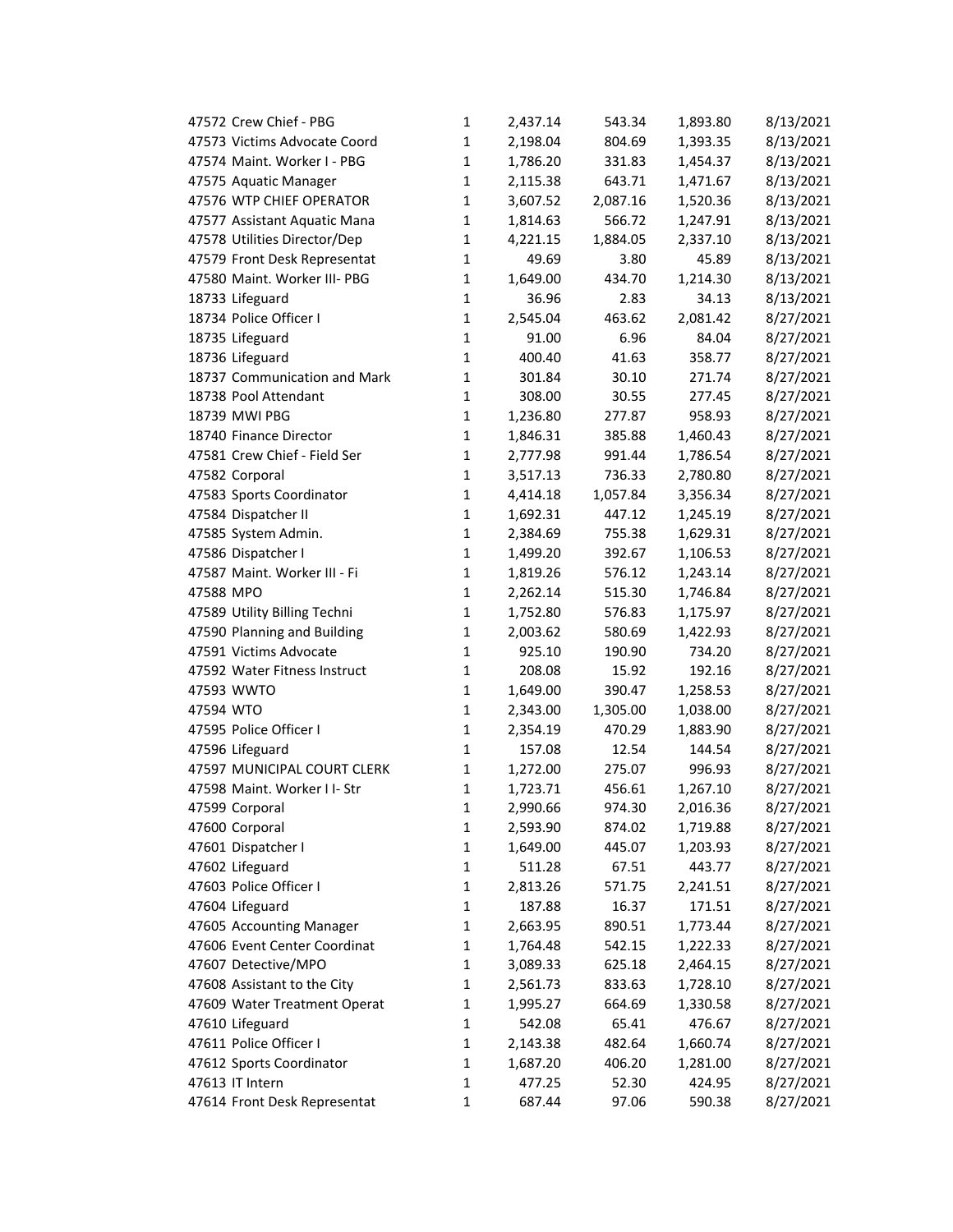| 47615 Maintenance Worker I - | 1            | 1,276.25 | 366.50   | 909.75   | 8/27/2021 |
|------------------------------|--------------|----------|----------|----------|-----------|
| 47616 Interim Chief of Polic | $\mathbf{1}$ | 5,221.15 | 1,162.73 | 4,058.42 | 8/27/2021 |
| 47617 Maint. Worker II Stree | $\mathbf{1}$ | 1,761.84 | 548.48   | 1,213.36 | 8/27/2021 |
| 47618 PD Admin Assist/Teen C | $\mathbf{1}$ | 1,949.71 | 571.02   | 1,378.69 | 8/27/2021 |
| 47619 Commander              | $\mathbf{1}$ | 3,248.86 | 1,302.87 | 1,945.99 | 8/27/2021 |
| 47620 Finance Admin. Asst./C | 1            | 1,580.00 | 517.02   | 1,062.98 | 8/27/2021 |
| 47621 Sergeant               | $\mathbf{1}$ | 3,822.26 | 1,337.91 | 2,484.35 | 8/27/2021 |
| 47622 Dispatch II            | $\mathbf{1}$ | 1,744.48 | 373.72   | 1,370.76 | 8/27/2021 |
| 47623 HR Generalist          | $\mathbf{1}$ | 2,419.38 | 968.91   | 1,450.47 | 8/27/2021 |
| 47624 Communication and Mark | $\mathbf{1}$ | 1,870.98 | 471.24   | 1,399.74 | 8/27/2021 |
| 47625 Police Officer I       | $\mathbf{1}$ | 2,643.67 | 467.35   | 2,176.32 | 8/27/2021 |
| 47626 Pool Attendant         | $\mathbf{1}$ | 656.51   | 90.60    | 565.91   | 8/27/2021 |
| 47627 Parks and Rec Director | $\mathbf{1}$ | 3,577.32 | 1,346.65 | 2,230.67 | 8/27/2021 |
| 47628 Lifeguard              | $\mathbf{1}$ | 564.30   | 104.01   | 460.29   | 8/27/2021 |
| 47629 WFI/WSI                | $\mathbf{1}$ | 50.75    | 3.88     | 46.87    | 8/27/2021 |
| 47630 City Manager           | $\mathbf{1}$ | 5,153.85 | 1,624.33 | 3,529.52 | 8/27/2021 |
| 47631 City Clerk/Deputy City | $\mathbf{1}$ | 3,935.29 | 2,195.37 | 1,739.92 | 8/27/2021 |
| 47632 Zoning/Code Enforcemen | 1            | 2,469.74 | 550.29   | 1,919.45 | 8/27/2021 |
| 47633 Finance Technician     | $\mathbf{1}$ | 1,547.20 | 471.25   | 1,075.95 | 8/27/2021 |
| 47634 Commander              | $\mathbf{1}$ | 3,248.86 | 820.84   | 2,428.02 | 8/27/2021 |
| 47635 Dispatcher II          | $\mathbf{1}$ | 2,384.95 | 684.92   | 1,700.03 | 8/27/2021 |
| 47636 Part Time Police Offic | $\mathbf{1}$ | 265.00   | 20.28    | 244.72   | 8/27/2021 |
| 47637 Crew Chief - Fleet     | $\mathbf{1}$ | 2,771.70 | 1,197.71 | 1,573.99 | 8/27/2021 |
| 47638 Police Officer         | $\mathbf{1}$ | 2,143.20 | 325.76   | 1,817.44 | 8/27/2021 |
| 47639 Presiding Municipal Co | $\mathbf{1}$ | 1,623.46 | 273.55   | 1,349.91 | 8/27/2021 |
| 47640 PW Admin Assistant     | 1            | 1,547.17 | 523.65   | 1,023.52 | 8/27/2021 |
| 47641 Sergeant               | $\mathbf{1}$ | 3,746.66 | 1,024.60 | 2,722.06 | 8/27/2021 |
| 47642 Maintenance Worker I P | $\mathbf{1}$ | 1,445.51 | 332.87   | 1,112.64 | 8/27/2021 |
| 47643 P&R Sports Site Supv   | $\mathbf{1}$ | 287.56   | 22.00    | 265.56   | 8/27/2021 |
| 47644 Lifeguard              | $\mathbf{1}$ | 270.97   | 20.73    | 250.24   | 8/27/2021 |
| 47645 UPCC-ASSISTANT         | $\mathbf{1}$ | 387.36   | 73.64    | 313.72   | 8/27/2021 |
| 47646 MW II - Streets        | $\mathbf{1}$ | 1,822.47 | 287.38   | 1,535.09 | 8/27/2021 |
| 47647 Admin Assistant P&R    | $\mathbf{1}$ | 1,363.20 | 369.04   | 994.16   | 8/27/2021 |
| 47648 WWTO                   | $\mathbf{1}$ | 1,995.65 | 551.59   | 1,444.06 | 8/27/2021 |
| 47649 Lead Lifeguard         | $\mathbf 1$  | 485.75   | 85.54    | 400.21   | 8/27/2021 |
| 47650 City Planner           | 1            | 2,907.80 | 817.66   | 2,090.14 | 8/27/2021 |
| 47651 Construction Inspector | 1            | 2,340.49 | 677.85   | 1,662.64 | 8/27/2021 |
| 47652 Police Officer I       | $\mathbf{1}$ | 2,553.55 | 782.12   | 1,771.43 | 8/27/2021 |
| 47653 Pool Attendant         | $\mathbf 1$  | 113.96   | 8.71     | 105.25   | 8/27/2021 |
| 47654 PLANNG/BUILDING DEPT D | 1            | 3,832.10 | 1,357.13 | 2,474.97 | 8/27/2021 |
| 47655 Dispatcher I           | $\mathbf{1}$ | 1,499.20 | 392.67   | 1,106.53 | 8/27/2021 |
| 47656 Police Officer I       | $\mathbf{1}$ | 2,664.00 | 644.82   | 2,019.18 | 8/27/2021 |
| 47657 Maint. Worker II - Str | 1            | 1,992.80 | 593.07   | 1,399.73 | 8/27/2021 |
| 47658 Police Officer II      | $\mathbf 1$  | 1,764.72 | 815.28   | 949.44   | 8/27/2021 |
| 47659 Utilities Technician   | $\mathbf{1}$ | 2,059.77 | 990.38   | 1,069.39 | 8/27/2021 |
| 47660 Permit Technician      | $\mathbf{1}$ | 850.80   | 253.24   | 597.56   | 8/27/2021 |
| 47661 WWTO                   | $\mathbf{1}$ | 2,262.14 | 788.39   | 1,473.75 | 8/27/2021 |
| 47662 Lifeguard              | $\mathbf{1}$ | 184.80   | 14.14    | 170.66   | 8/27/2021 |
| 47663 Maintenance Worker II  | $\mathbf 1$  | 1,499.20 | 352.98   | 1,146.22 | 8/27/2021 |
| 47664 WWTP Chief Operator    | $\mathbf{1}$ | 3,226.03 | 1,316.16 | 1,909.87 | 8/27/2021 |
| 47665 Fleet Mechanic II      | $\mathbf{1}$ | 1,996.00 | 566.47   | 1,429.53 | 8/27/2021 |
|                              |              |          |          |          |           |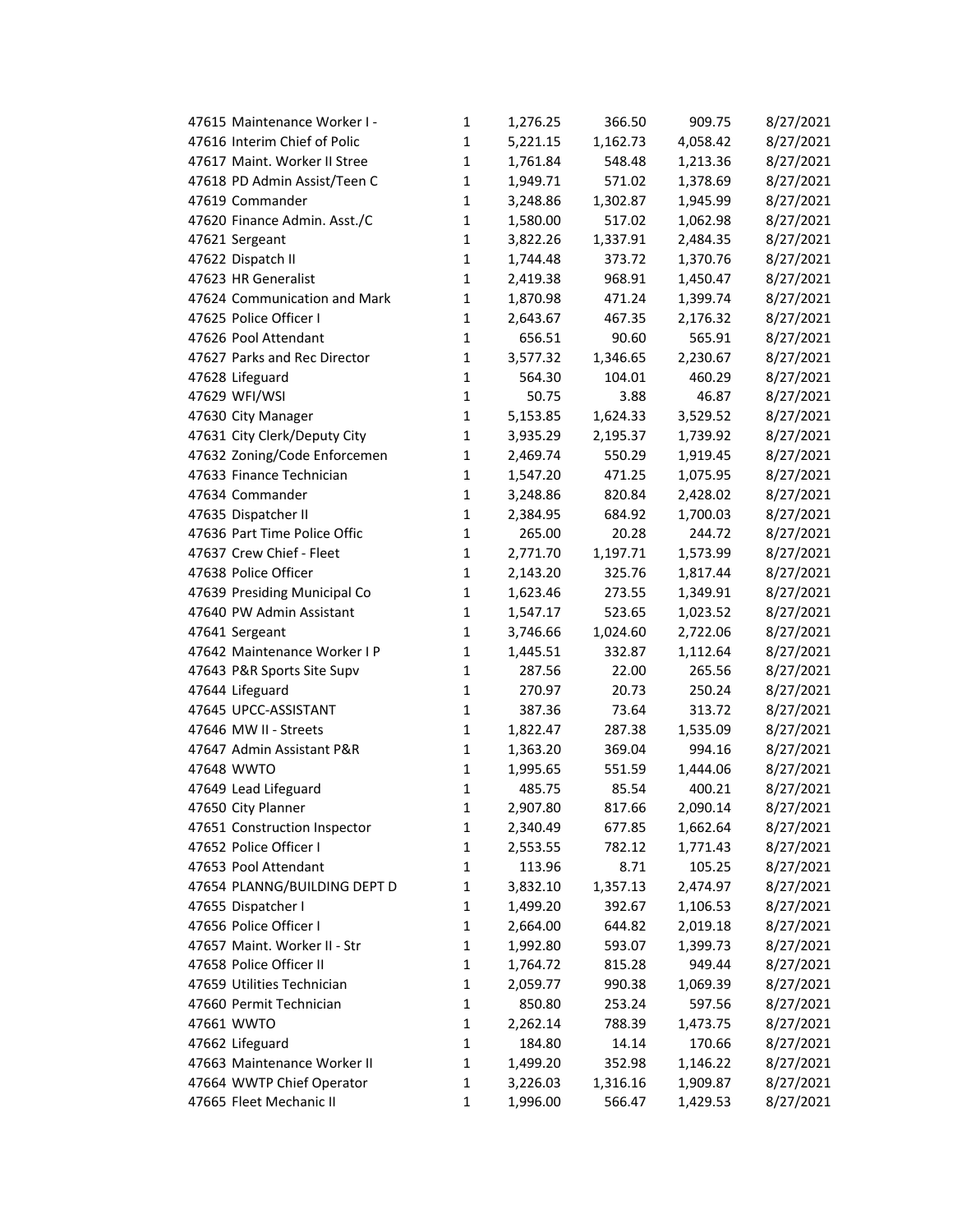| 47666 Lifeguard              | 1            | 144.76     | 11.07      | 133.69     | 8/27/2021 |
|------------------------------|--------------|------------|------------|------------|-----------|
| 47667 PR Sports Site Supervi | 1            | 167.13     | 12.78      | 154.35     | 8/27/2021 |
| 47668 Dispatch Supervisor    | 1            | 2,262.14   | 868.86     | 1,393.28   | 8/27/2021 |
| 47669 Police Officer I       | 1            | 3,013.71   | 950.33     | 2,063.38   | 8/27/2021 |
| 47670 Maint. Worker III - St | $\mathbf{1}$ | 2,658.06   | 907.33     | 1,750.73   | 8/27/2021 |
| 47671 Lifeguard              | 1            | 597.52     | 77.20      | 520.32     | 8/27/2021 |
| 47672 Crew Chief - PBG       | $\mathbf{1}$ | 2,262.14   | 500.96     | 1,761.18   | 8/27/2021 |
| 47673 Victims Advocate Coord | $\mathbf{1}$ | 2,198.04   | 804.68     | 1,393.36   | 8/27/2021 |
| 47674 Maint, Worker I - PBG  | 1            | 1,682.98   | 307.55     | 1,375.43   | 8/27/2021 |
| 47675 Aquatic Manager        | $\mathbf{1}$ | 2,115.38   | 643.72     | 1,471.66   | 8/27/2021 |
| 47676 WTP CHIEF OPERATOR     | $\mathbf{1}$ | 3,607.52   | 2,087.16   | 1,520.36   | 8/27/2021 |
| 47677 Assistant Aquatic Mana | $\mathbf{1}$ | 1,597.47   | 514.04     | 1,083.43   | 8/27/2021 |
| 47678 Utilities Director/Dep | 1            | 4,588.15   | 1,985.95   | 2,602.20   | 8/27/2021 |
| 47679 Lifeguard              | 1            | 344.96     | 35.39      | 309.57     | 8/27/2021 |
| 47680 Maint. Worker III- PBG | $\mathbf{1}$ | 2,174.56   | 600.12     | 1,574.44   | 8/27/2021 |
| 18741 Maint. Worker II Stree | $\mathbf{1}$ | 1,376.39   | 324.24     | 1,052.15   | 8/27/2021 |
|                              |              | 410,593.84 | 126,536.70 | 284,057.14 |           |